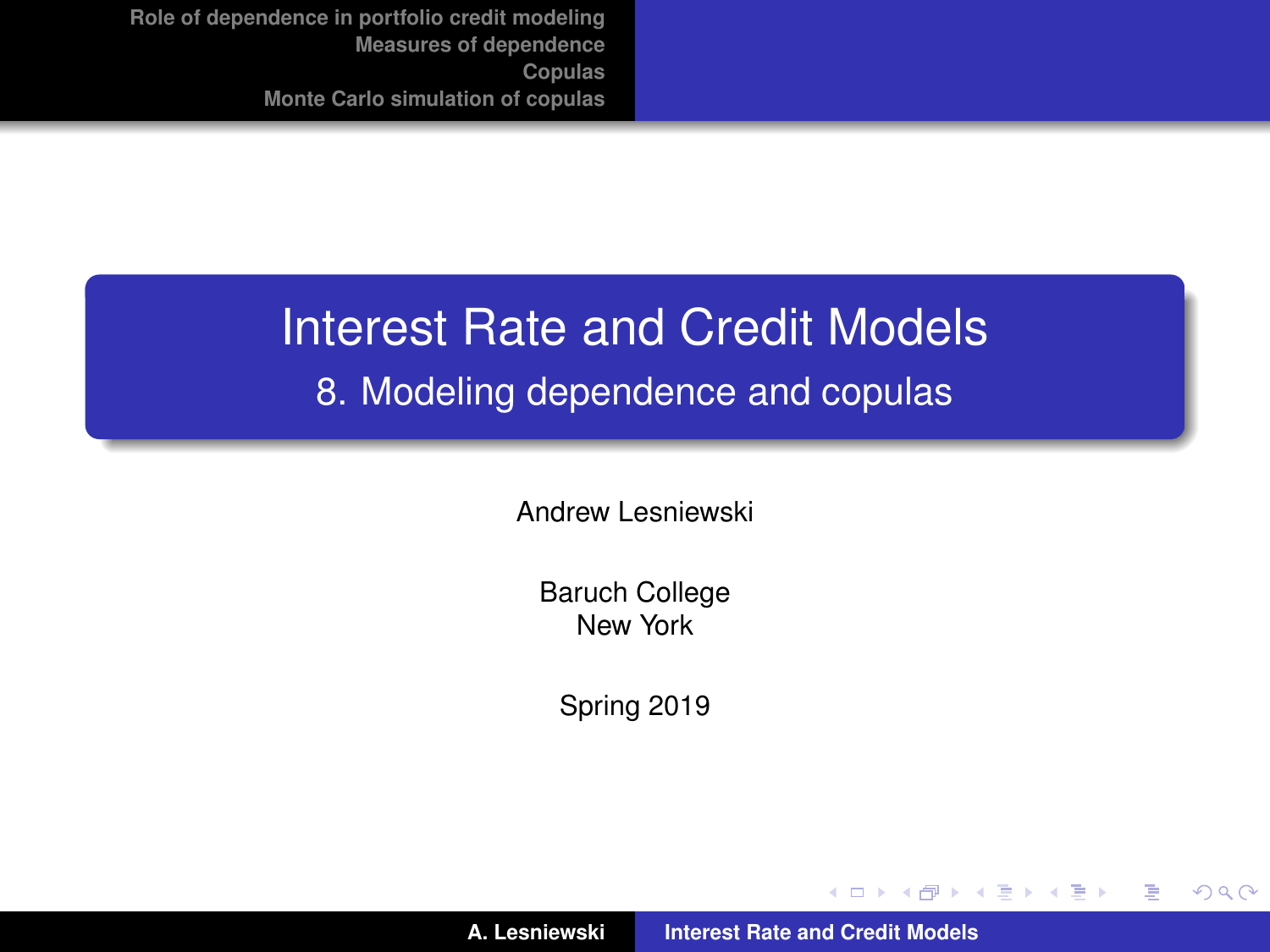## **Outline**



**1** [Role of dependence in portfolio credit modeling](#page-2-0)









**A. Lesniewski [Interest Rate and Credit Models](#page-0-0)**

**←ロト ←何ト** 

 $\mathcal{A} \xrightarrow{\sim} \mathcal{B} \rightarrow \mathcal{A} \xrightarrow{\sim} \mathcal{B} \rightarrow$ 

 $299$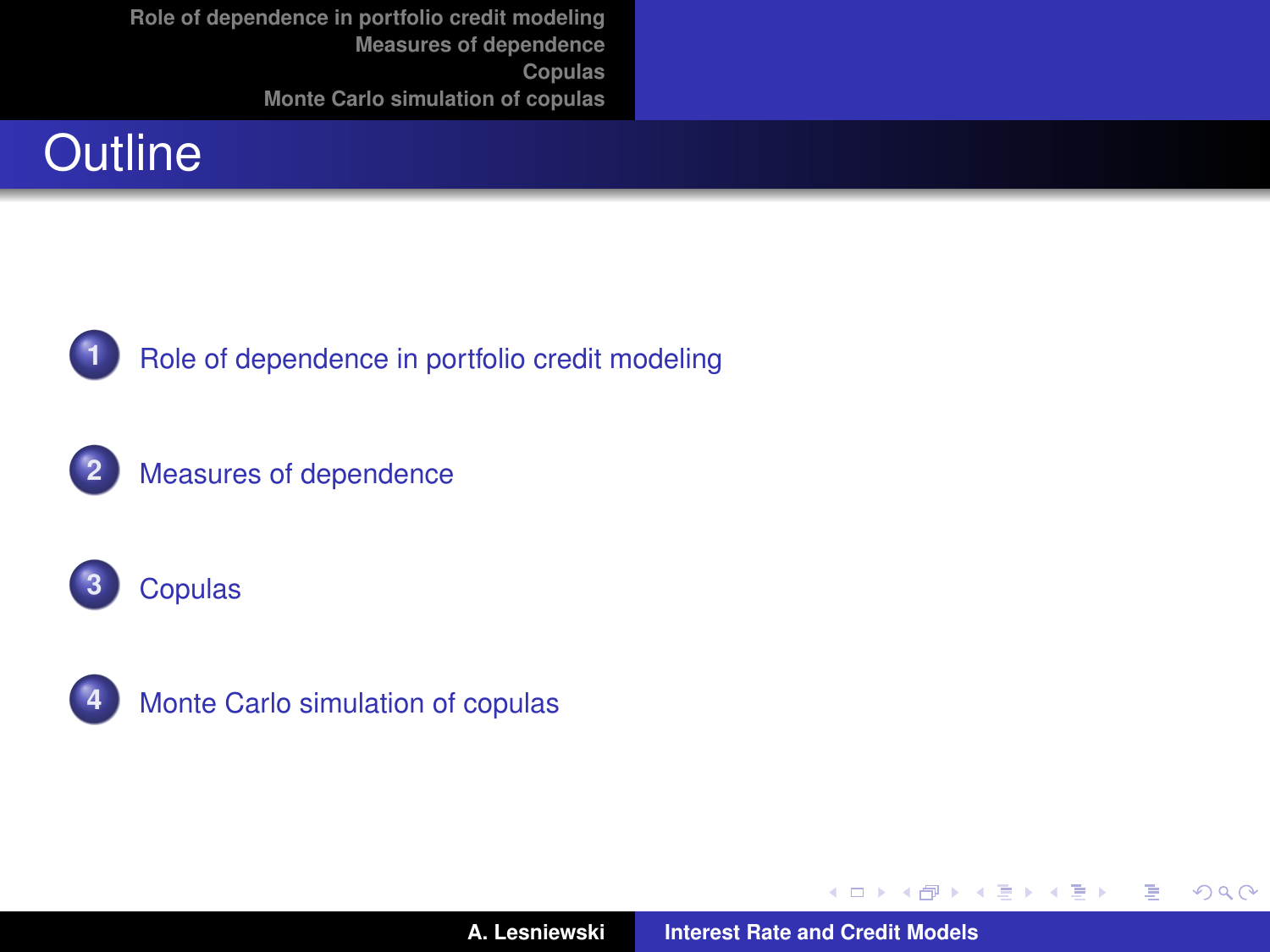### Portfolio credit risk

- We now turn to the issues of modeling portfolios of credit risky assets.
- The central problem of portfolio credit risk modeling is understanding the impact of the dependence between credit events of the individual names on the portfolio as a whole.
- Exposure to portfolio credit risk is common in banking and insurance businesses.
- Various commonly traded structures such as *collateralized loan obligations* (CLOs) are exposed to portfolio credit risk.
- There is a class of credit derivatives, called *synthetic CDOs*, which are options on the portfolio losses in baskets of CDSs.

 $QQ$ 

<span id="page-2-0"></span>Þ

 $\sqrt{m}$   $\rightarrow$   $\sqrt{m}$   $\rightarrow$   $\sqrt{m}$   $\rightarrow$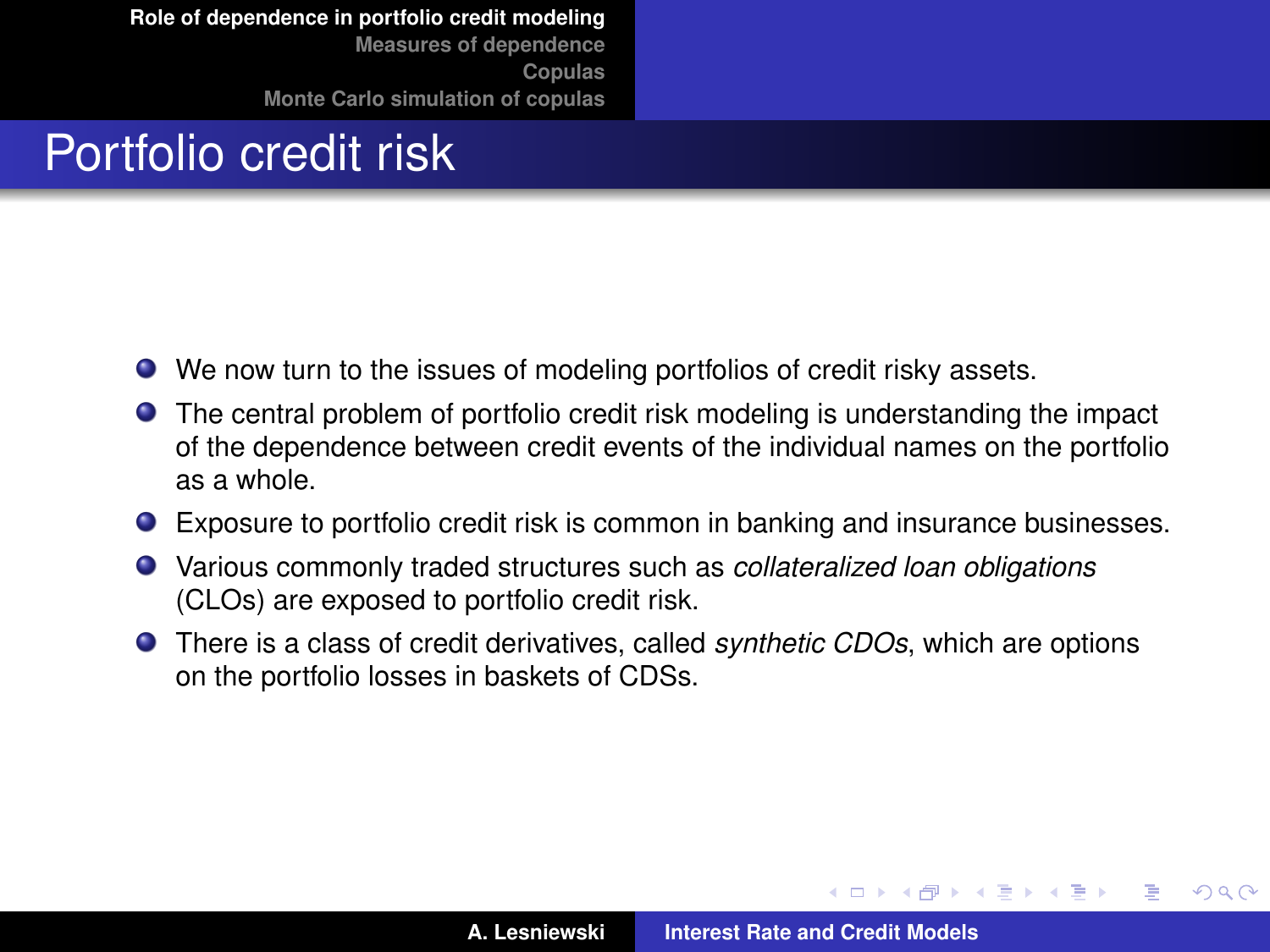## Portfolio loss function

- Let us consider portfolio consisting of risky *N* names.
- We fix a time horizon  $T$ , and let  $l_i$  and  $\tau_i$  denote the *loss given default* (LGD) (defined as par less the recovery value) and the default time for name *i*, respectively.
- Let *L* (*T*) denote the total portfolio loss over the time horizon *T*. Thus

$$
L(T)=\sum_{i=1}^N1_{\tau_i\leq T}I_i.
$$

● The expected loss is thus given by

$$
E[L(T)] = \sum_{i=1}^{N} E[1_{\tau_i \le T}] l_i
$$

$$
= \sum_{i=1}^{N} Q_i(T) l_i,
$$

where *Q<sup>i</sup>* (*T*) is the default probability of name *i*.

イロメ イ部メ イヨメ イヨメー

 $299$ 

Þ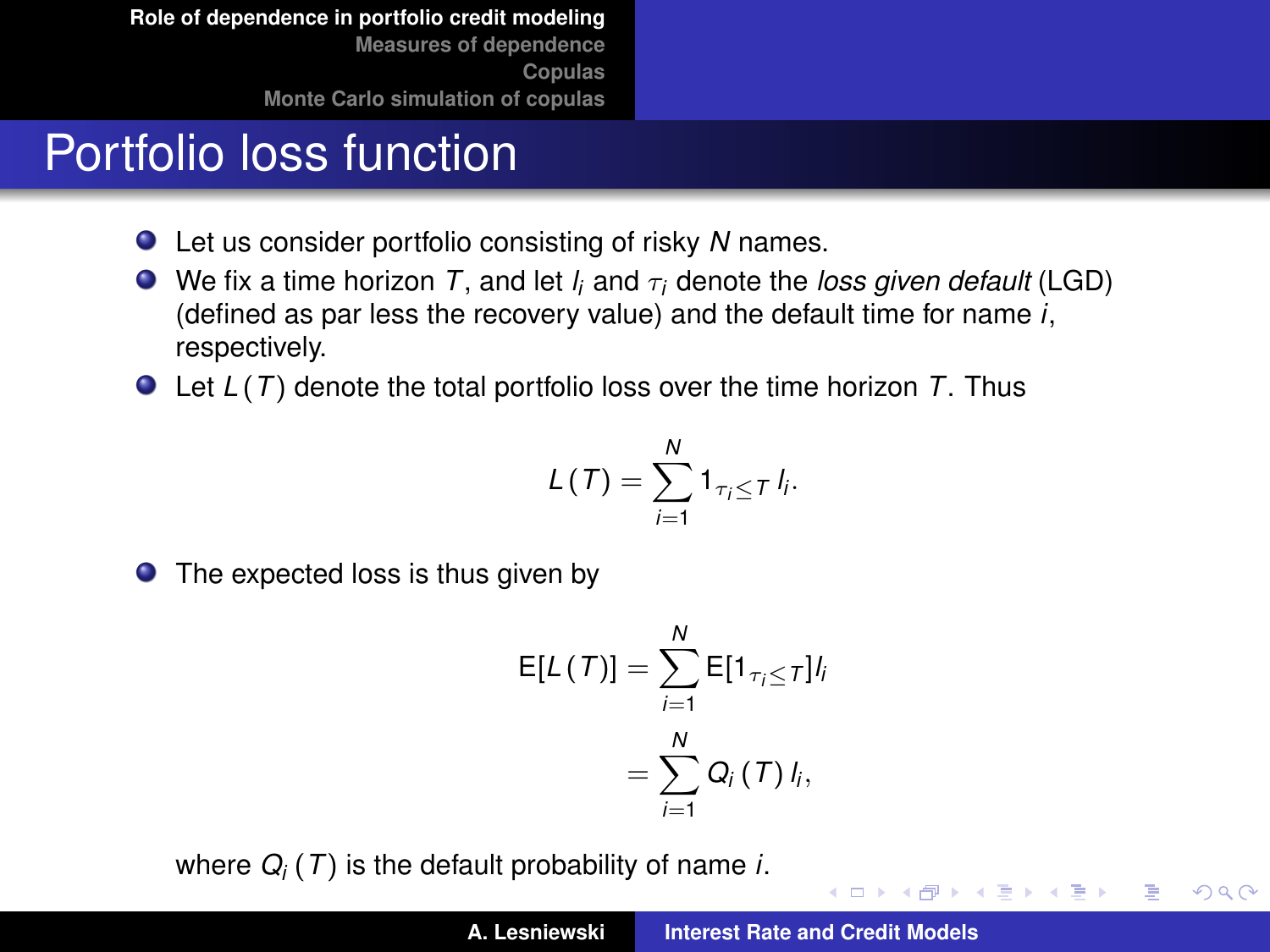# Portfolio loss function

- The expected loss can often be estimated from CDS markets (which allows us to infer risk-neutral default probabilities) or from rating (using historical probabilities).
- **The primary driver of loss distributions is the dependence among the defaults of** the individual names.
- Intuitively, higher dependence among the credit events lead to more extreme events with multiple defaults.
- At the same time, higher dependence increases the likelihood of events with few defaults.
- As an illustration, consider  $N=$  10, with  $l_i=$  1 and  $Q_i$  (  $\mathcal{T})=$  0.1, for all *i*.

イロメ イ部メ イヨメ イヨメー

 $QQ$ 

Þ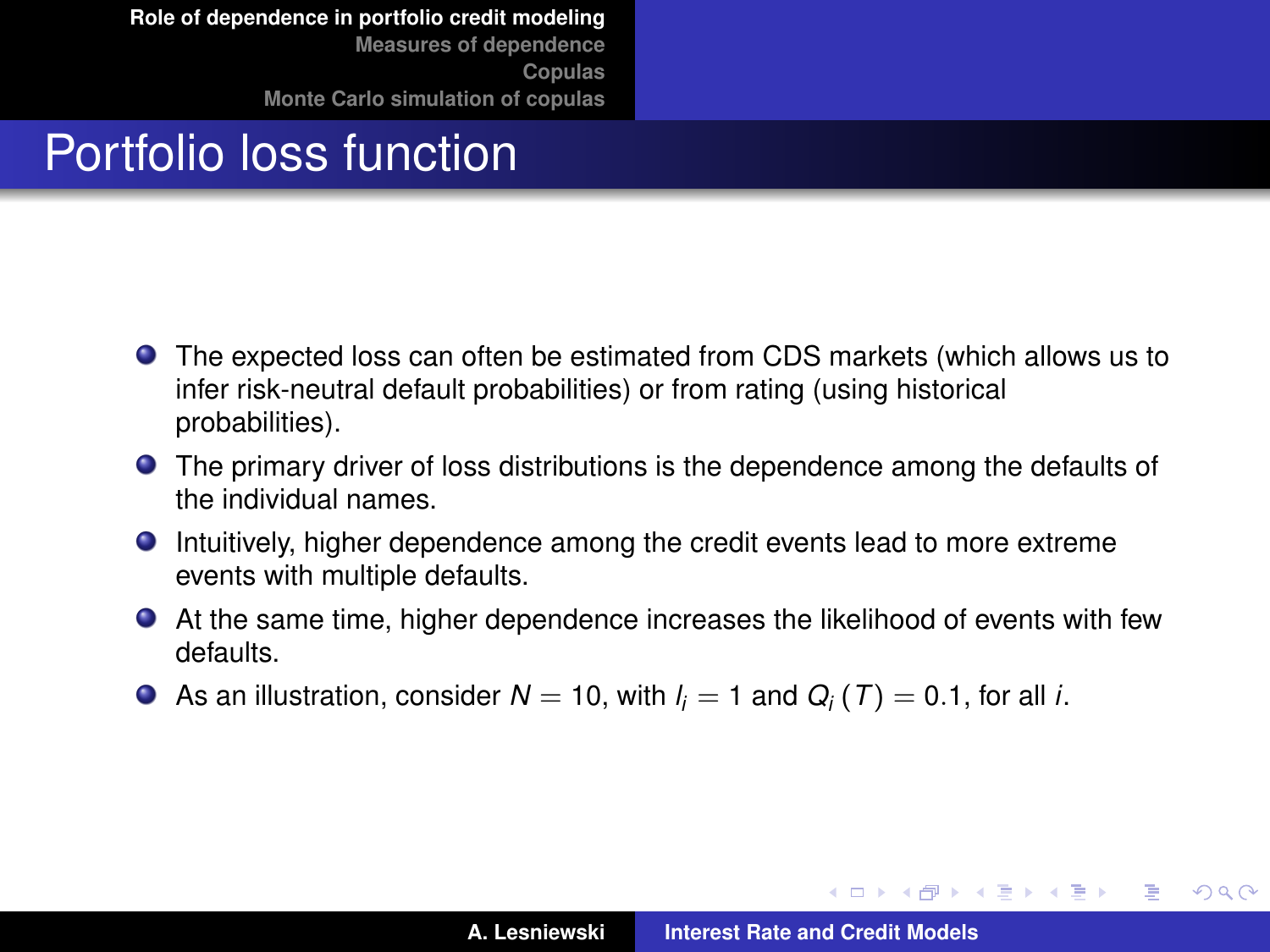#### Portfolio loss function

● If all names are completely independent:

$$
P(L(T) = k) = {N \choose k} (0.1)^k (0.9)^{N-k}, \text{ where } n = 0, ..., 10.
$$

In particular,

$$
P(L(T) = 0) = (0.9)^{10} = 0.349,
$$
  
 
$$
P(L(T) = N) = (0.1)^{10} = 10^{-10}.
$$

If all names are perfectly dependent (if one firm defaults, they all default):

$$
P(L(T) = 0) = 0.9,
$$
  
 
$$
P(L(T) = k) = 0.0, \text{ for all } k = 1, ..., N - 1,
$$
  
 
$$
P(L(T) = N) = 0.1.
$$

 $\bullet$ Consequently, more dependence implies higher probabilities of tail events.

イロメ イ部メ イ君メ イ君メー

重。  $299$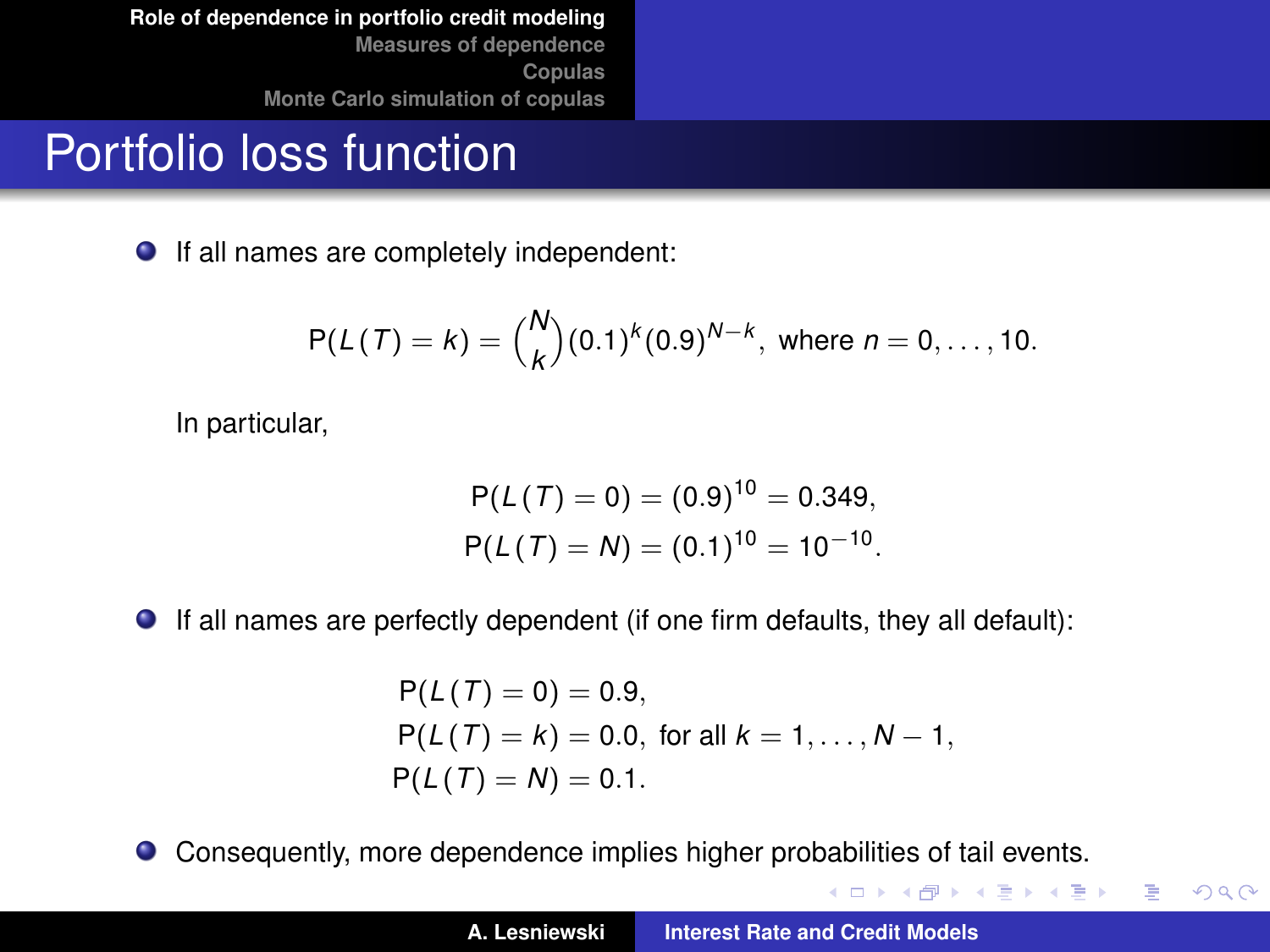#### Pearson correlation coefficient

**O** Consider *N* random variables  $X_1, \ldots, X_N$  with joint distribution  $H(X_1, \ldots, X_N)$ . Their Pearson correlation matrix  $\rho$  is defined by

$$
\rho_{ij} = \frac{\text{Cov}(X_i, X_j)}{\sqrt{\text{Var}(X_i)}\sqrt{\text{Var}(X_i)}}.
$$

**•** For example, if  $X_i = 1_{\tau_i < T}$ , then

$$
\mathsf{E}[X_i^2] = \mathsf{E}[X_i] \\
= Q_i(T),
$$

and so

$$
Cov(X_i, X_j) = P(\tau_i < T, \tau_j < T) - Q_i(T)Q_j(T),
$$
\n
$$
Var(X_i) = Q_i(T)S_i(T).
$$

イロメ イ部メ イ君メ イ君メー

<span id="page-6-0"></span> $299$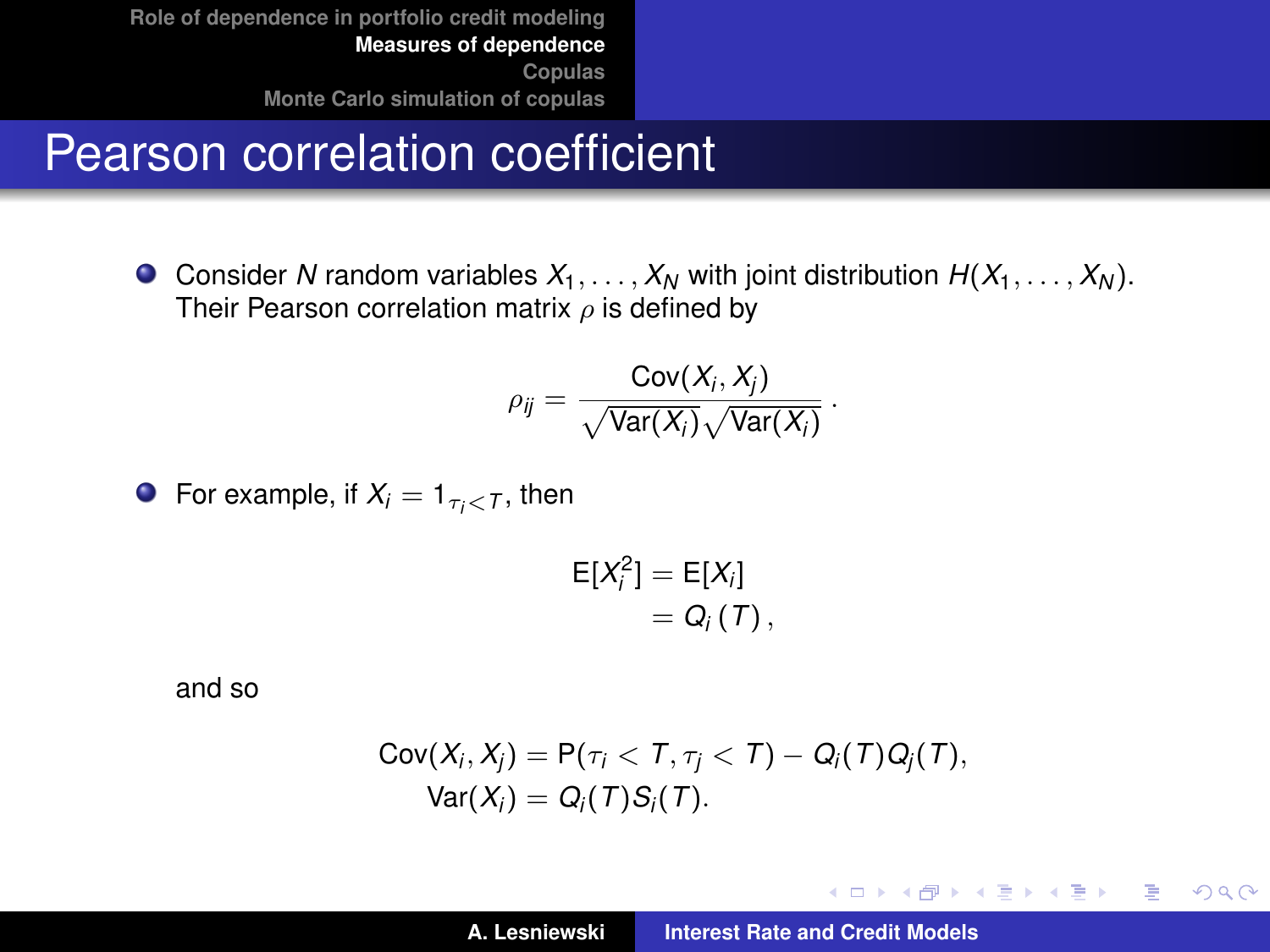# Correlation coefficient

- The Pearson correlation coefficient is a flawed measure of dependence:
	- (i) It is not natural outside of Gaussian distributions.
	- (ii) It only measures linear relationships.
	- (iii) Perfectly dependent random variables do not necessarily have a correlation of 1.
	- (iv) For example, if  $X \sim N(0, 1)$ , then X and  $Y \triangleq X^2$  are perfectly dependent, but their correlation coefficient is 0. The correlation coefficient between *X*  $\frac{1}{2}$  and  $Z \triangleq X^3$  is  $3/\sqrt{15} \approx 0.775$ .
	- (v) Correlation is not invariant under monotone transformations of the random variables.
- Some other measures include concordance measures such as Kendall's tau and Spearman's rho.

**K ロ ト K 母 ト K ヨ ト K ヨ ト** 

 $QQQ$ Þ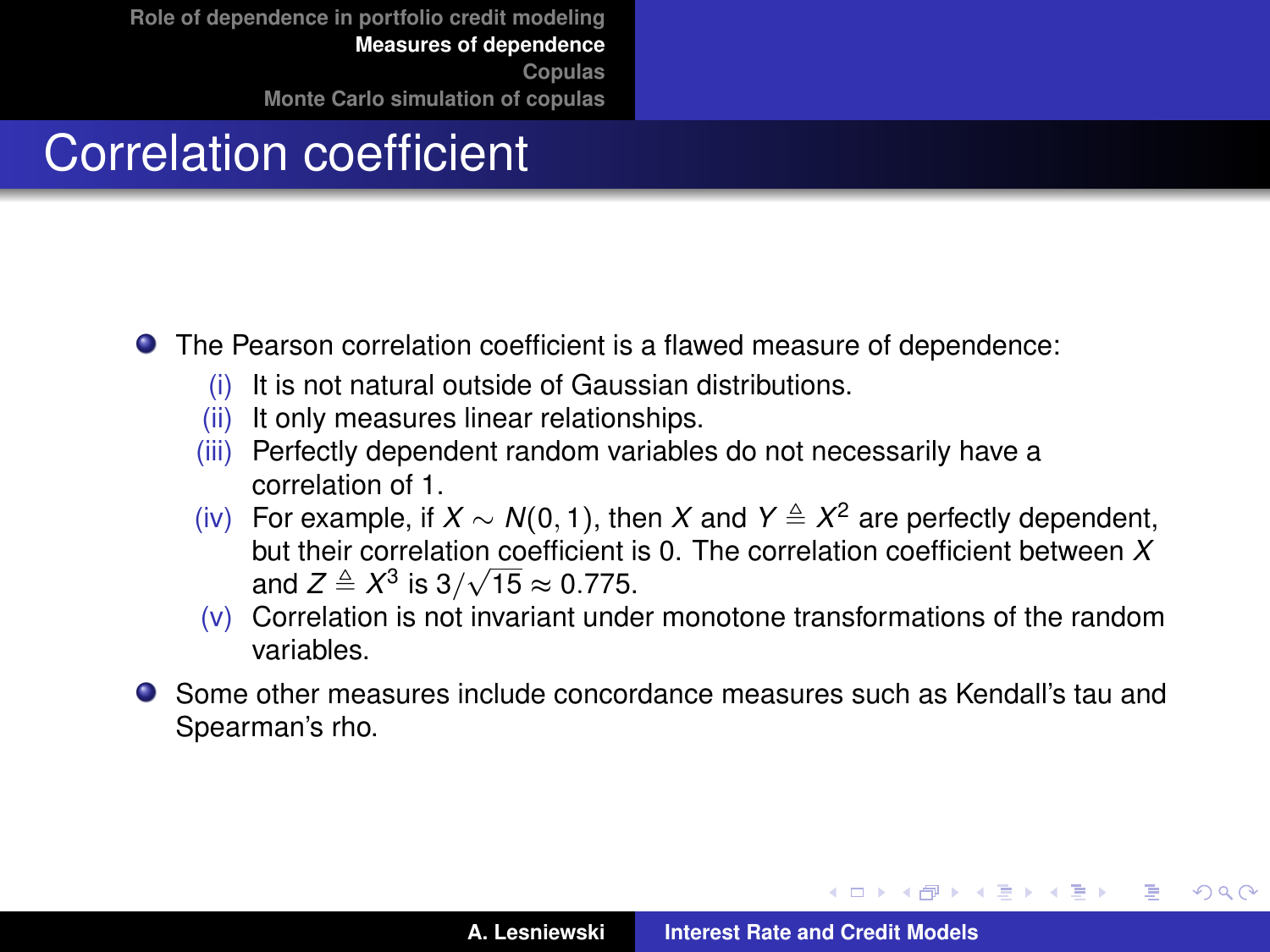#### Kendall's tau

- $\bullet$  Let  $\{(x_1, y_1), \ldots, (x_n, y_n)\}\$ be a sample of observations from a pair of random variables *X* and *Y* with joint distribution *H*(*X*, *Y*).
- Of the  $\binom{n}{2}$  distinct pairs  $(x_i, y_i)$ ,  $(x_j, y_j)$ , let *c* be the number of *concordant* pairs (if  $x_i < x_j$  and  $y_i < y_j$ , or  $x_i > x_j$  and  $y_i > y_j$ ), and let *d* be the number of *discordant* pairs (if  $x_i < x_j$  and  $y_i > y_j$ , or  $x_i > x_j$  and  $y_i < y_j$ ).
- Then *Kendall's* tau is defined as

$$
\widehat{\tau}_{X,Y}=\frac{c-d}{c+d}.
$$

● The probabilistic version of this sample definition is

$$
\tau_K(X,Y)=P((X_1-X_2)(Y_1-Y_2)>0)-P((X_1-X_2)(Y_1-Y_2)<0),
$$

where  $(X_1, Y_1)$  and  $(X_2, Y_2)$  are independent pairs of random variables drawn from *H*.

イロメ イ部メ イヨメ イヨメー

Þ  $QQQ$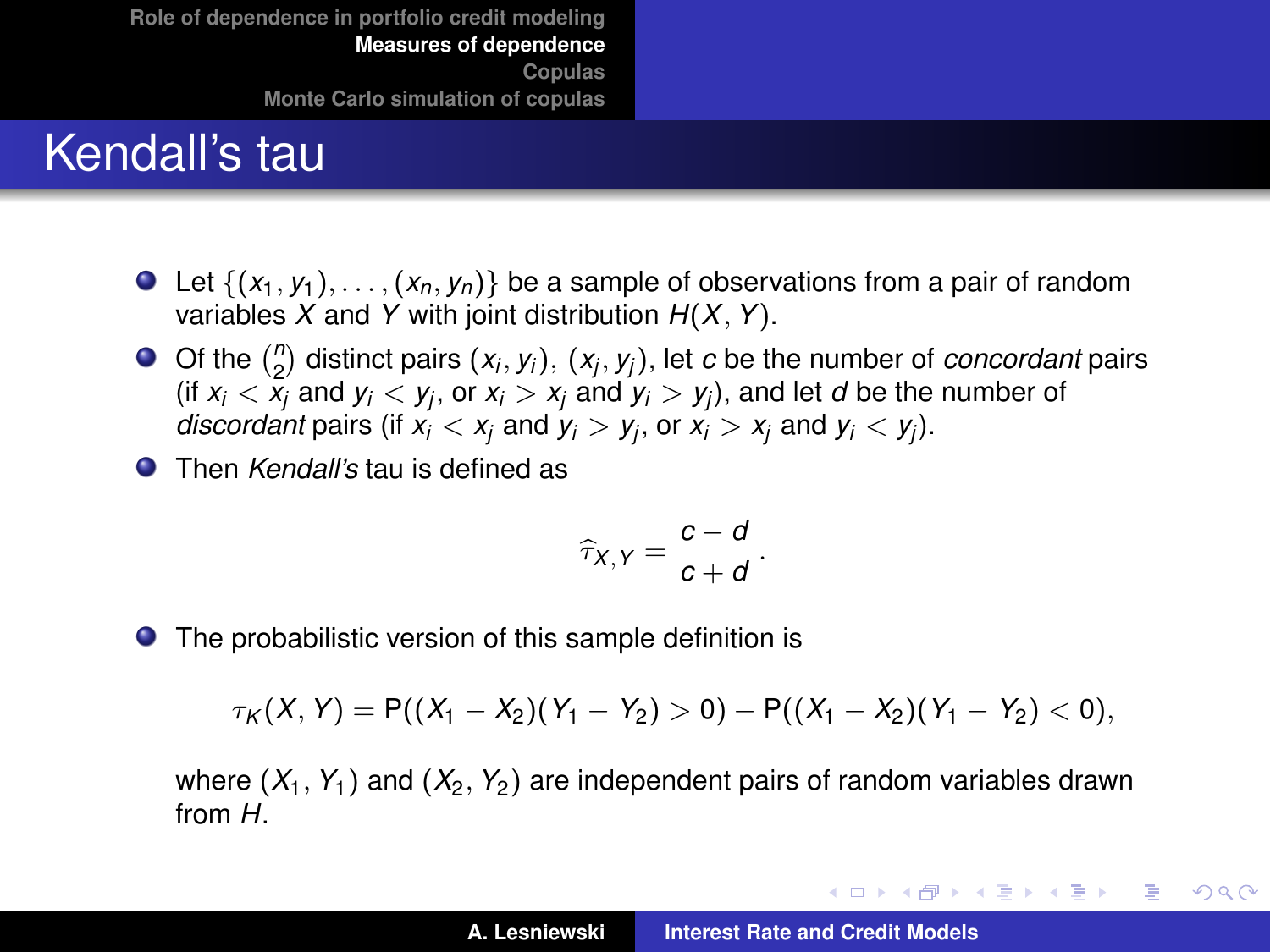# Spearman's rho

- $\bullet$  We consider three pairs  $(X_1, Y_1)$ ,  $(X_2, Y_2)$  and  $(X_3, Y_3)$  of independent pairs of random variables drawn from the joint distribution *H*.
- **O** Their Spearman' rho is defined by

 $\rho_S(X, Y) = 3(P((X_1 - X_2)(Y_1 - Y_3) > 0) - P((X_1 - X_2)(Y_1 - Y_3) < 0)).$ 

- Spearman's rho is thus the difference of the probability of concordance and the probability of discordance for the vectors of random variables  $(X_1, Y_1)$  and  $(X_2, Y_3)$ .
- These two pairs have the same margins, but the former has joint distribution *H* while the components of the latter are independent.

イロメ イ部メ イ君メ イ君メー

造っ  $2Q$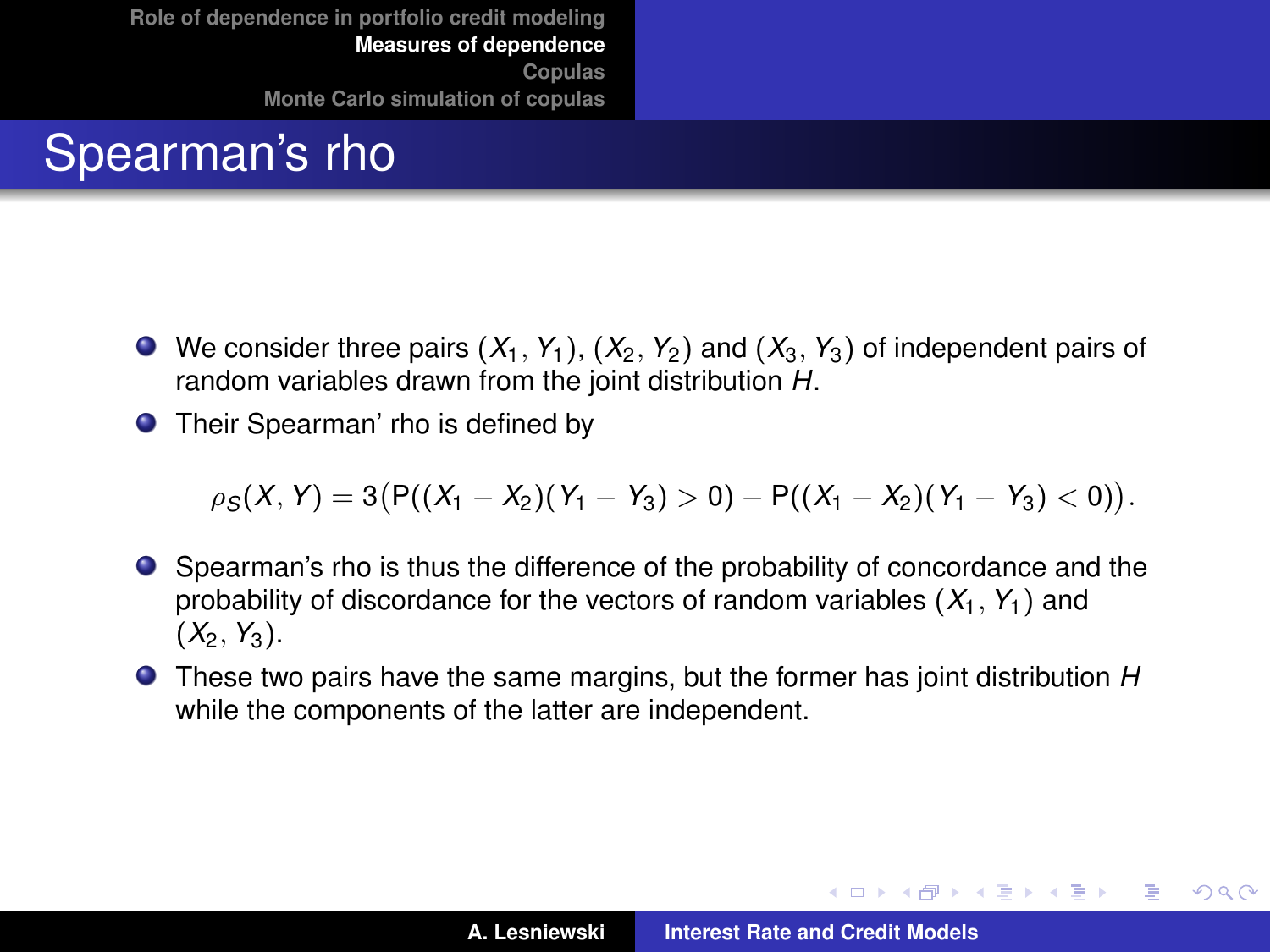# Definition of a copula

- Copulas are devices for constructing joint (multivariate) probability distributions out of marginal (univariate) probability distributions.
- To motivate the definition, we consider uniformly distributed random variables  $U_i \in [0, 1], i = 1, \ldots, N.$
- Their joint distribution is a function  $C:[0,1]^N \rightarrow [0,1]$  such that

$$
C(u_1,\ldots,u_N)=P(U_1\leq u_1,\ldots,U_N\leq u_N).
$$

● Note that *C* satisfies the following conditions:

#### (i)

$$
C(u_1, ..., 0, ..., u_N) = 0,C(1, ..., 1, u_i, 1, ..., 1) = u_i.
$$

(ii) *Volume monotonicity condition*, which is elementary but somewhat cumbersome to write down.

イロメ イ部メ イヨメ イヨメー

<span id="page-10-0"></span> $299$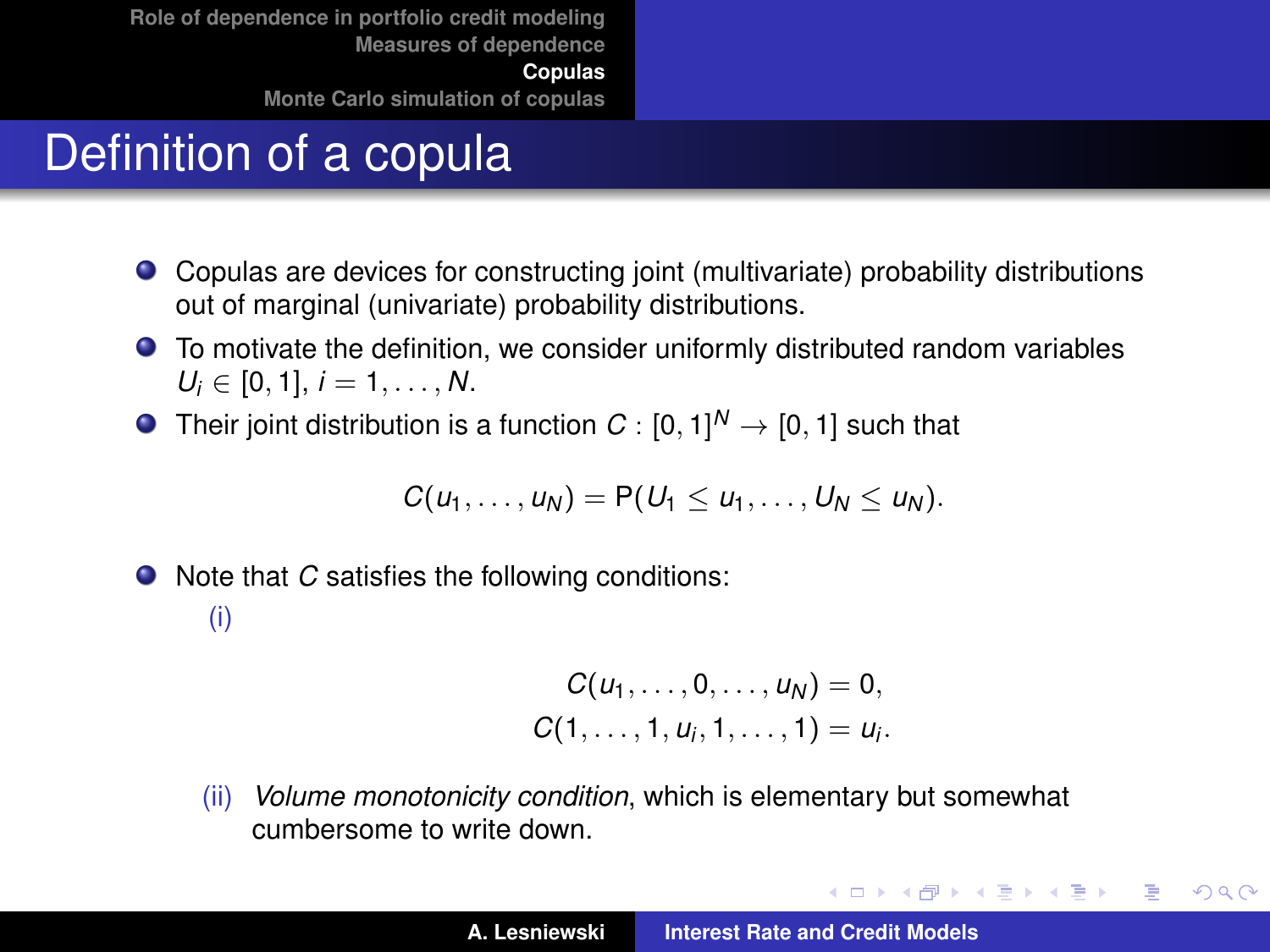# Definition of a copula

- $\bullet$  We shall formulate the volume monotonicity condition explicitly in the  $N = 2$  case only, see [\[2\]](#page-36-1) or [\[3\]](#page-36-2) for the general case.
- Namely, if  $N = 2$ , it reads as follows: for  $a_1 \leq b_1$  and  $a_2 \leq b_2$ ,

$$
C(b_1, b_2) - C(a_1, b_2) - C(b_1, a_2) + C(a_1, a_2) \geq 0.
$$

**O** This is a consequence of the fact that  $P(a_1 \leq U_1 \leq b_1, a_2 \leq U_2 \leq b_2) \geq 0$ , i.e.

$$
0 \leq \int_{a_1}^{b_1} \int_{a_2}^{b_2} dC(u_1, u_2)
$$
  
=  $C(b_1, b_2) - C(a_1, b_2) - C(b_1, a_2) + C(a_1, a_2),$ 

where

$$
dC(u_1, u_2) \triangleq \frac{\partial^2 C(u_1, u_2)}{\partial u_2 \partial u_2} du_1 du_2.
$$

イロトメ 御 トメ 君 トメ 君 トー

 $299$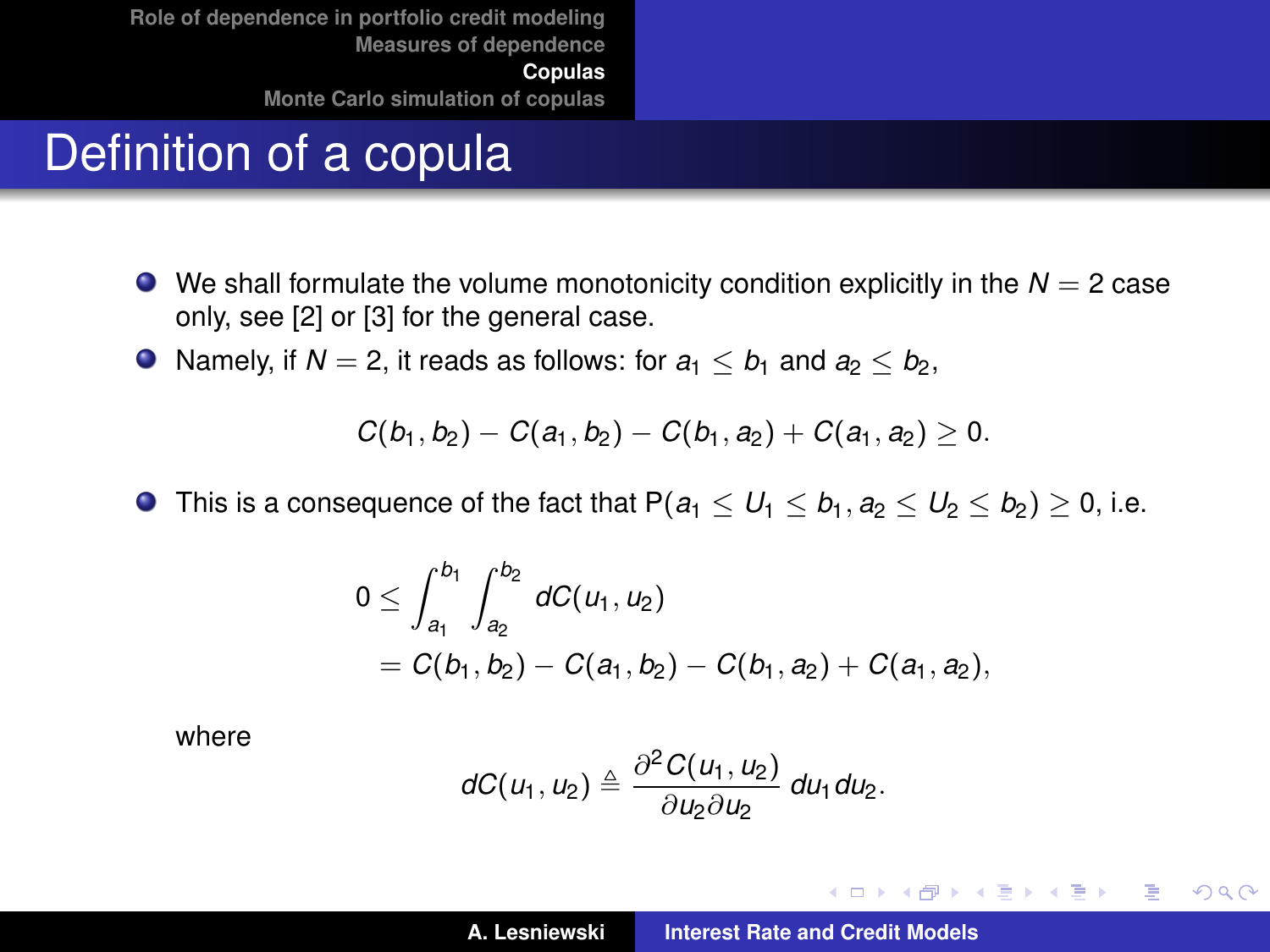# Definition of a copula

- *Definition*: Any function  $C : [0, 1]^N \rightarrow [0, 1]$  satisfying conditions (i) and (ii) is called a *copula*.
- $\bullet$  A copula with  $N = 2$  is called a *bivariate copula*.

イロメ イ部メ イヨメ イヨメー

 $299$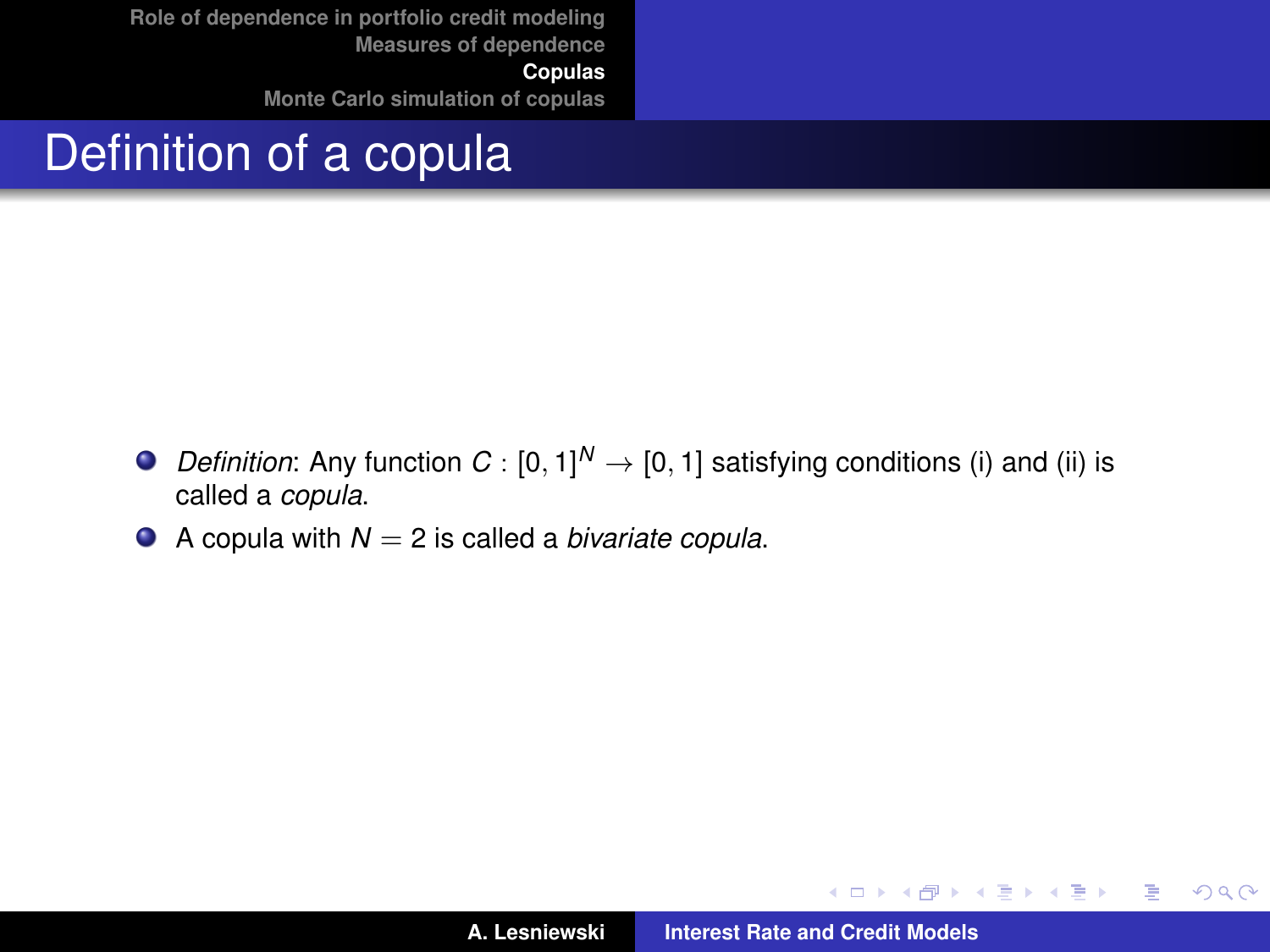#### Examples of copulas

• The independence copula is defined by

$$
C(u_1,\ldots,u_N)=\prod_{i=1}^N u_i.
$$

● The dependence copula is defined by

$$
C(u_1,\ldots,u_N)=\min_i u_i.
$$

 $\bullet$  The anti-dependence copula can be defined for  $N = 2$ :

$$
C(u_1, u_2) = \max(u_1 + u_2 - 1, 0).
$$

**←ロト ←何ト** 

→ 君をす者を

 $299$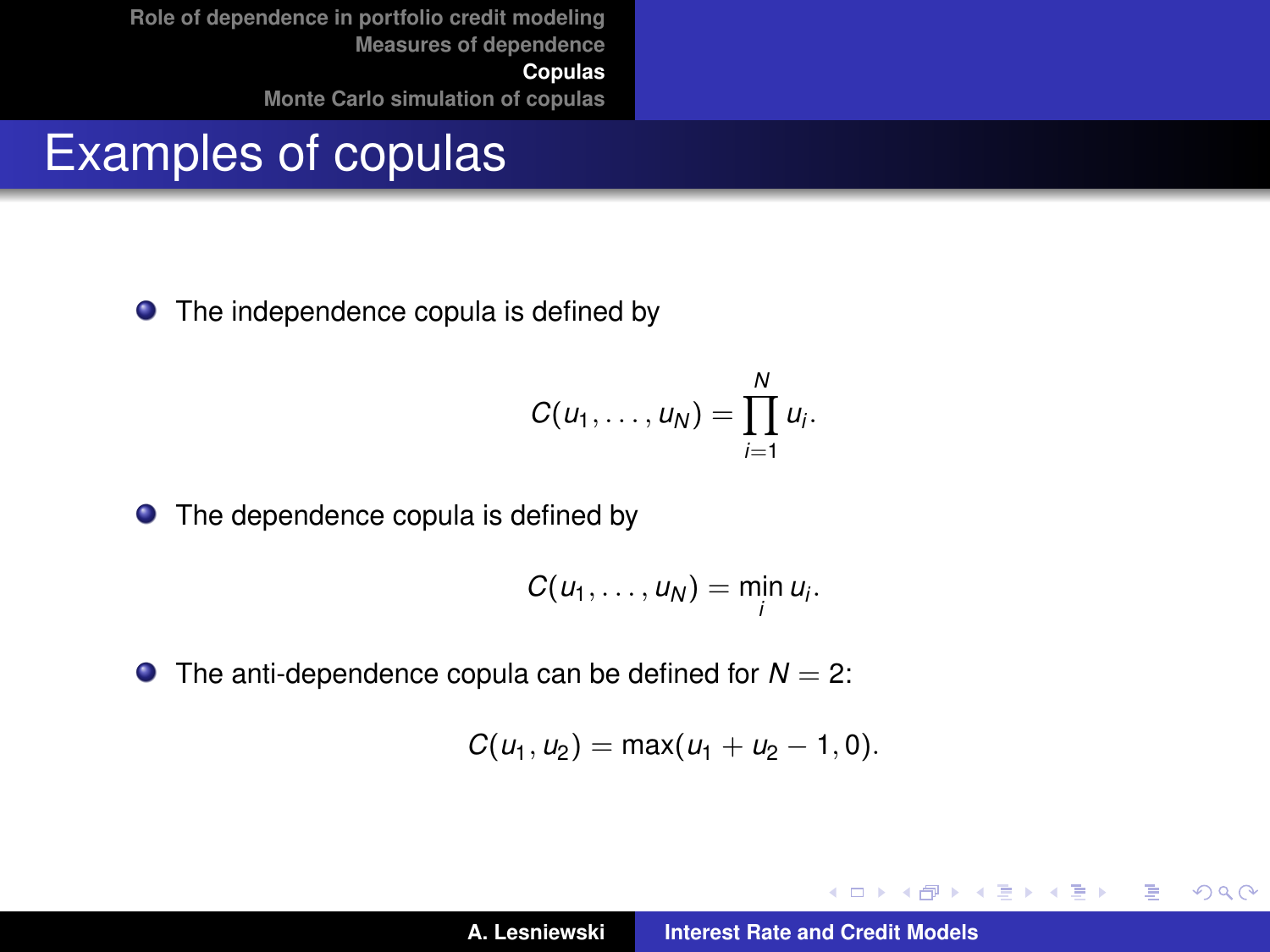# Joint probability distributions and copulas

- **O** Consider *N* continuous random variables  $X_1, \ldots, X_N$  with monotone increasing marginal probability distributions  $F_1(x), \ldots, F_N(x)$ , i.e.  $F_i(x) = P(X_i \le x)$ , for  $i = 1, \ldots, N$ .
- $\bullet$  Let  $H(X_1, \ldots, X_N)$  denote their joint probability distribution, i.e.

$$
H(x_1,\ldots,x_N)=P(X_1\leq x_1,\ldots,X_N\leq x_N).
$$

 $\bullet$ For each *i*, consider the random variable  $U_i = F_i(X_i)$ . Clearly,  $U_i \in [0, 1]$ . **O** Since

$$
P(Ui \le u) = P(Xi \le Fi-1(u))
$$
  
= F<sub>i</sub>(F<sub>i</sub><sup>-1</sup>(u))  
= u,

 $U_i$  is uniformly distributed on  $[0, 1]$ .

K ロ ⊁ K 伊 ⊁ K 君 ⊁ K 君 ⊁ …

重

 $298$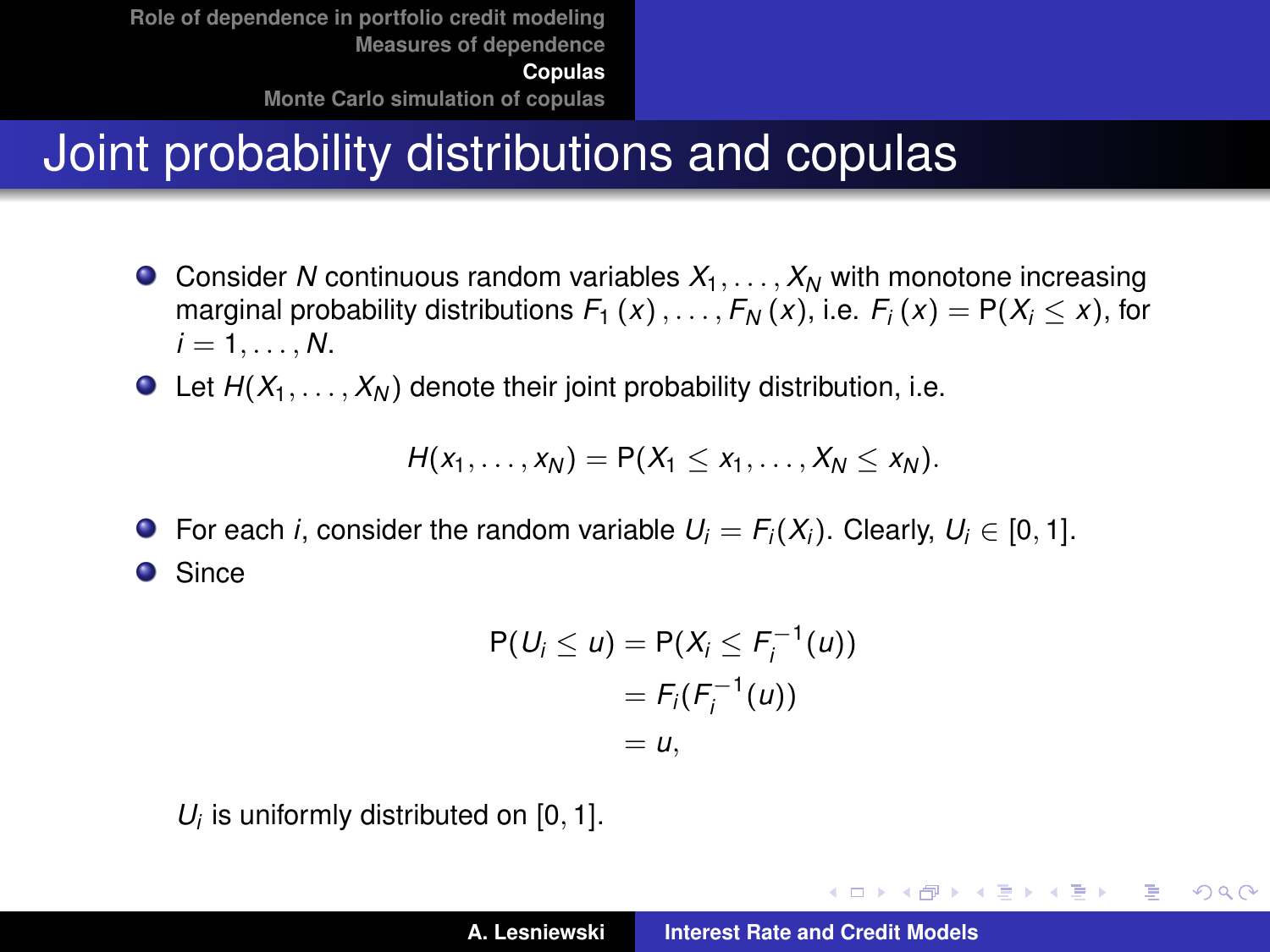#### Sklar's theorem

**O** The function

$$
C(u_1,\ldots,u_N)=H(F_1^{-1}(u_1),\ldots,F_N^{-1}(u_N))
$$

defines a copula.

● Conversely, given a copula *C*, the function

$$
H(x_1,\ldots,x_N)=C(F_1(x_1),\ldots,F_N(x_N))
$$

defines a joint probability function with marginals  $F_1, \ldots, F_N$ .

- $\bullet$ The last two statements form the content of *Sklar's theorem*.
- Actually, Sklar's theorem is a bit more general than what we formulated above.

イロメ イ部メ イヨメ イヨメー

 $299$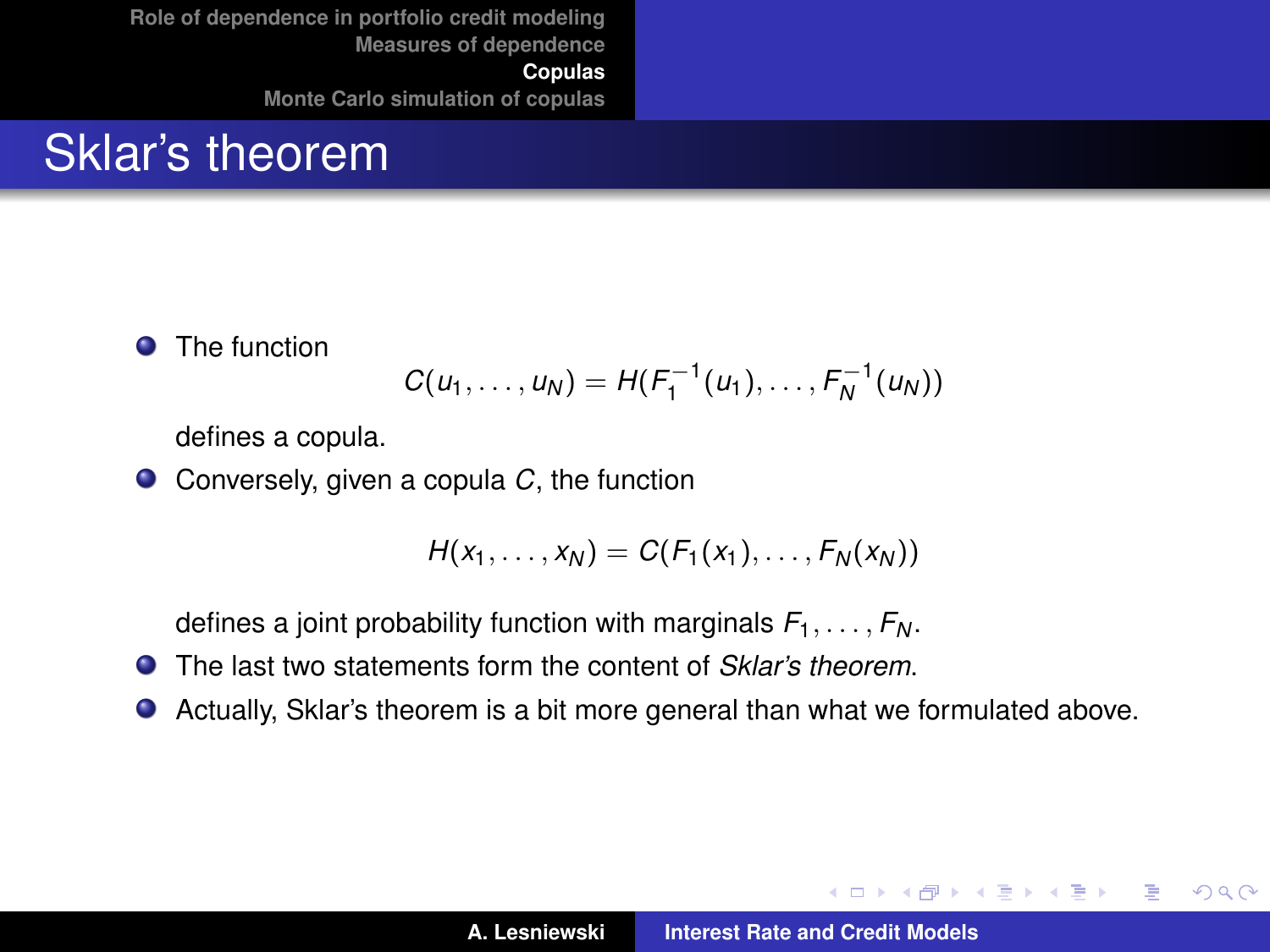## Gaussian copula

- Consider an *N*-dimensional Gaussian distribution  $\Phi_{\rho}$  with correlation matrix  $\rho$ .  $\bullet$
- A random vector *Z* distributed according to  $\Phi_{\rho}$  has zero mean and each of its components has variance one.
- The Gaussian copula is defined by

$$
C_{\rho}(u_1,\ldots,u_N)=\Phi_{\rho}(N^{-1}(u_1),\ldots,N^{-1}(u_N)),
$$

where *N* (*x*) is the standard uniform Gaussian distribution function.

K ロ ⊁ K 伊 ⊁ K 君 ⊁ K 君 ⊁ .

 $299$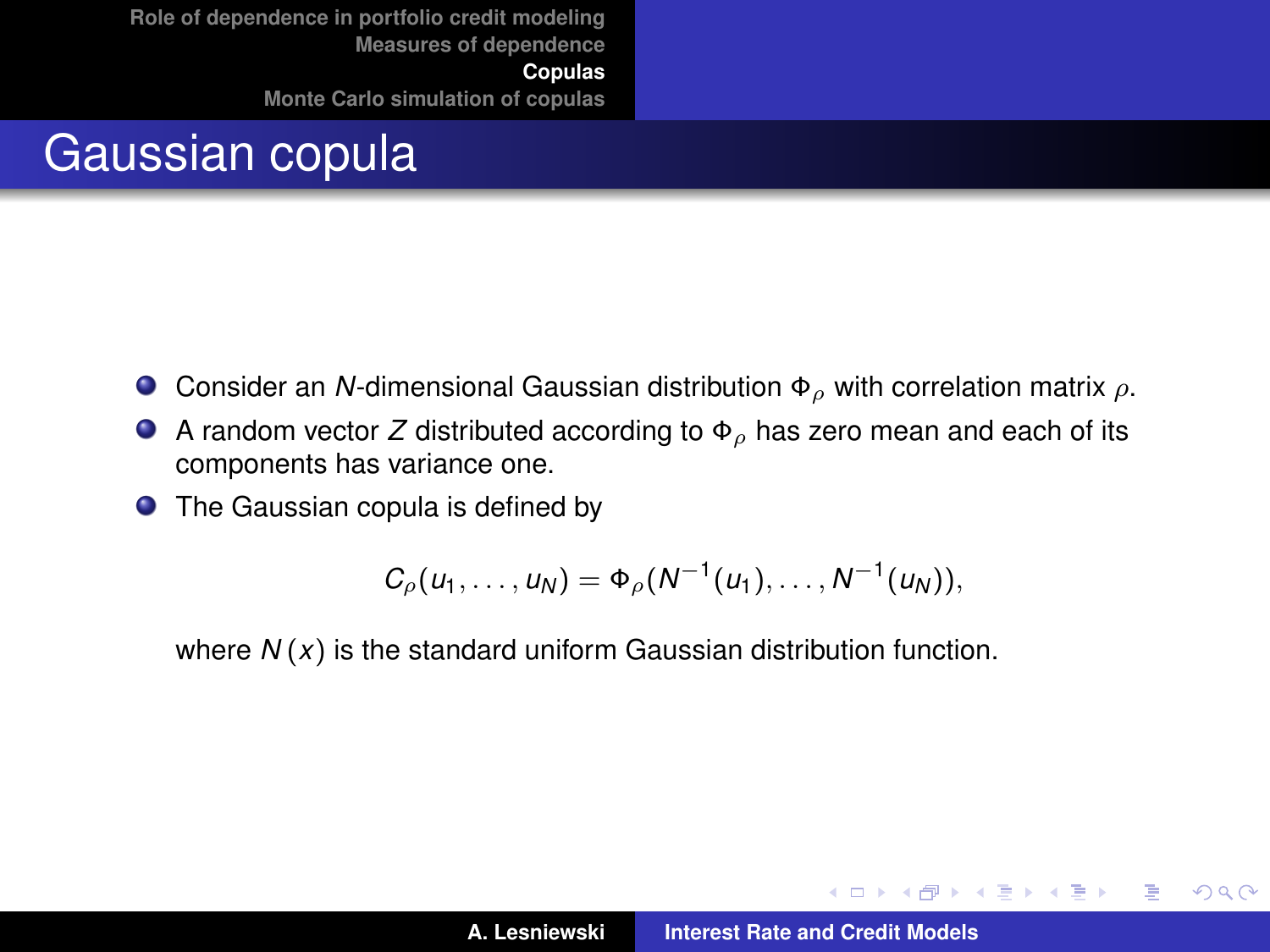#### Gaussian copula

 $\bullet$ Explicitly, in the bivariate case,

$$
C_{\rho}(u_1, u_2) = \frac{1}{2\pi\sqrt{1-\rho_{12}^2}} \int_{-\infty}^{N^{-1}(u_1)} \int_{-\infty}^{N^{-1}(u_2)} \exp\left\{-\frac{s^2 - 2\rho_{12}su + u^2}{2(1-\rho_{12}^2)}\right\} ds du.
$$

- $\bullet$  Note that the correlation matrix  $\rho$  is the driver of dependence for the Gaussian copula.
- This is one of the reason's of the popularity of the Gaussian copula: its dependence parameters are the correlation coefficients between the random variables (which are not necessarily Gaussian).

イロメ イ部メ イヨメ イヨメー

 $299$ 

Þ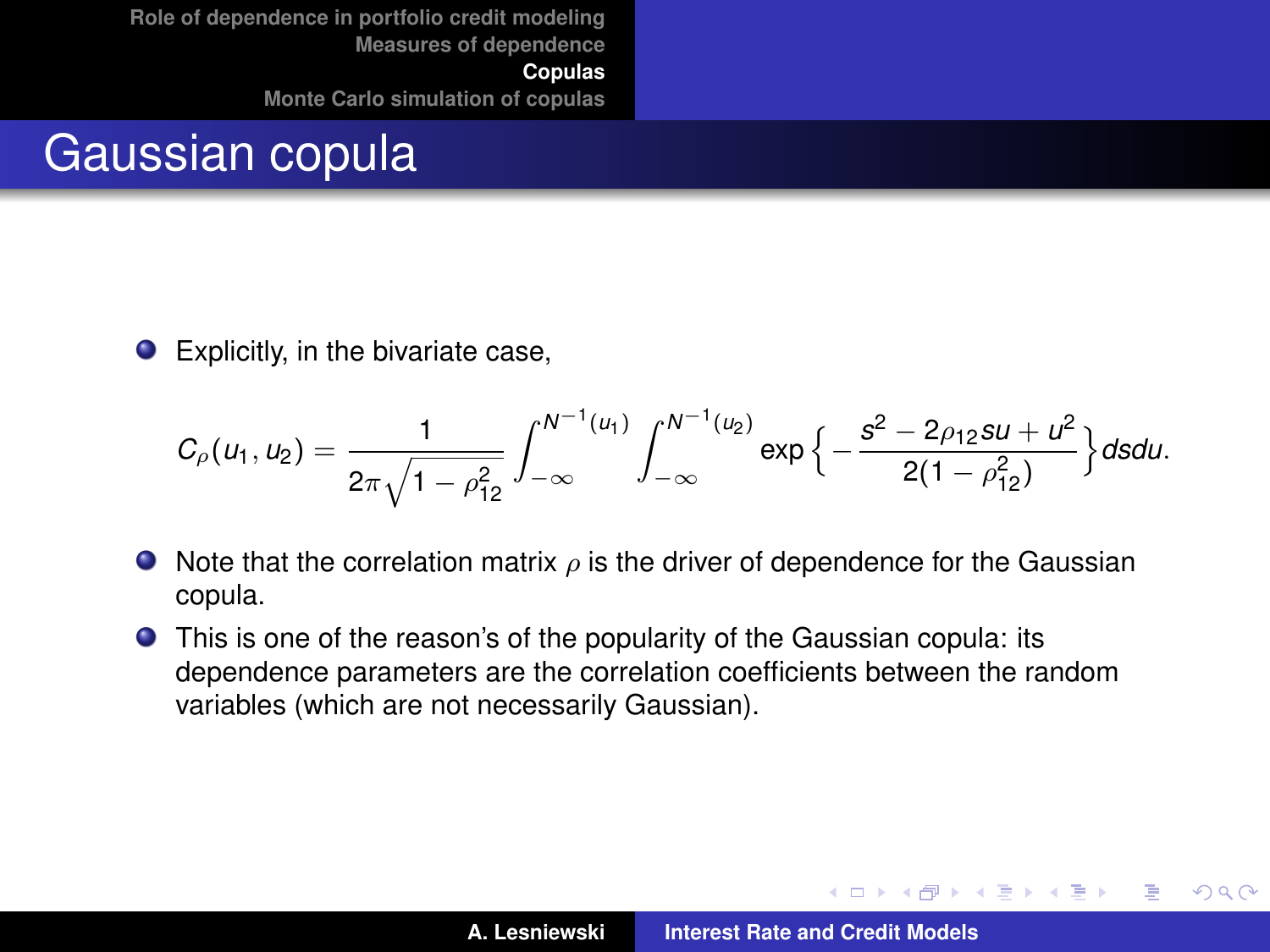# Student *t* copula

- Let *Z* be a random vector distributed according to Φρ, and let *Y* be a scalar random variable distributed according to the  $\chi^2$ -distribution with  $\nu$  degrees of freedom,  $S \sim \chi^2_{\nu}$ .
- **The Student** *t* **copula**  $C_{\nu,\rho}$  **with**  $\nu$  **degrees of freedom is defined as the copula** corresponding to the *N*-dimensional random variable  $X = \sqrt{\nu/SZ}$ ,

$$
C_{\nu,\rho}(u_1,\ldots,u_n)=t_{\nu,\rho}(t_{\nu}^{-1}(u_1),\ldots,t_{\nu}^{-1}(u_N)),
$$

where  $t_{\nu,\rho}$  is the distribution of  $\sqrt{\nu/S}Z,$  and  $t_{\nu}$  is the distribution of  $\sqrt{\nu/S}Z_1.$ 

イロメ イ部メ イ君メ イ君メー

 $2Q$ Þ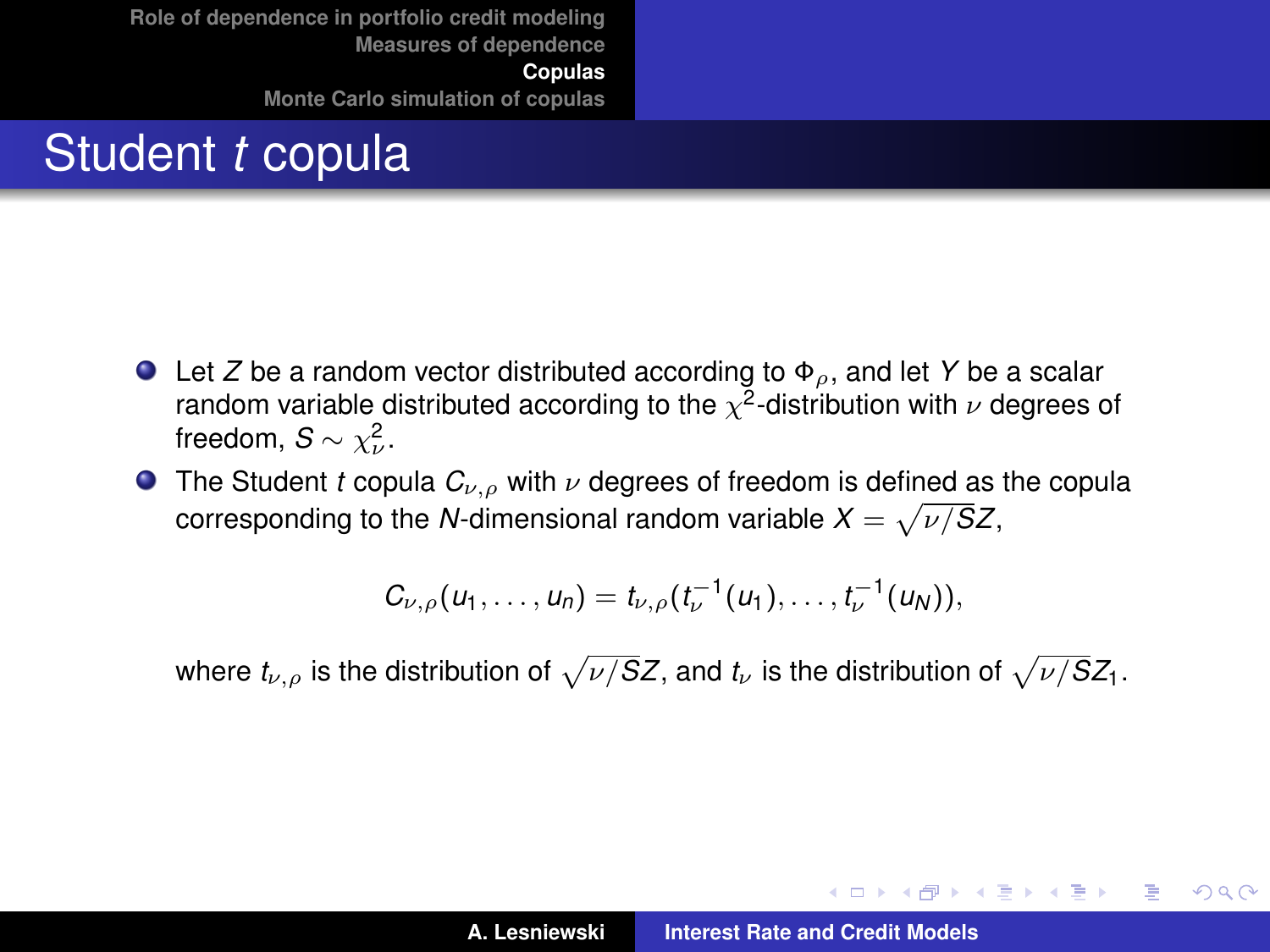# Student *t* copula

 $\bullet$ Explicitly, in the bivariate case,

$$
C_{\nu,\rho}(u_1,u_2)=\frac{1}{2\pi\sqrt{1-\rho_{12}^2}}\int_{-\infty}^{t_{\nu}^{-1}(u_1)}\int_{-\infty}^{t_{\nu}^{-1}(u_2)}\left(1+\frac{s^2-2\rho_{12}su+u^2}{\nu(1-\rho_{12}^2)}\right)^{-\frac{\nu+2}{2}}dsdu.
$$

- The Student *t* copula has fatter tails than the Gaussian copula (the smaller ν, the fatter the tails).
- It is used to model situations where tail events are believed to play a role.

イロメ イ部メ イヨメ イヨメー

 $299$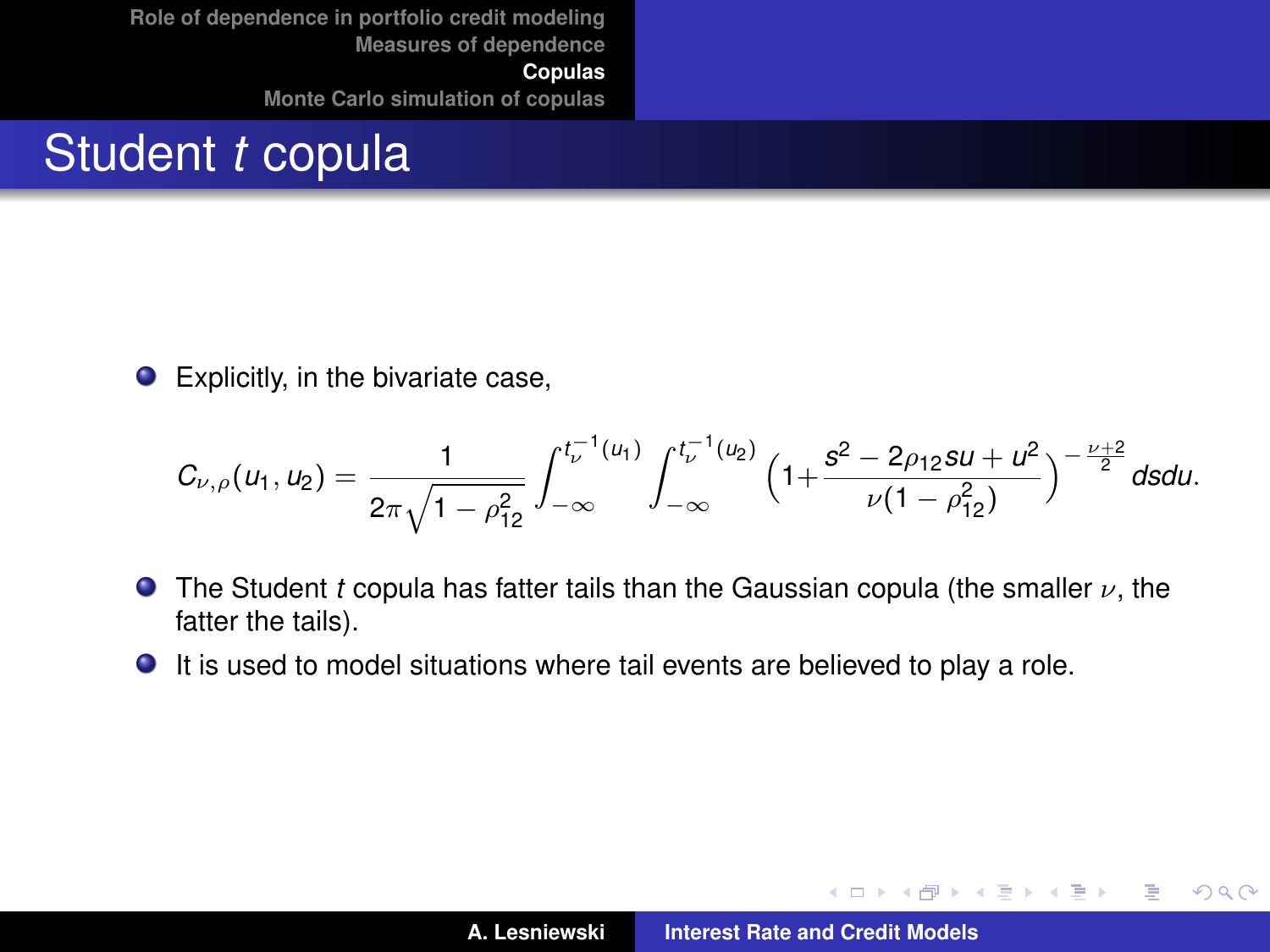# Archimedean copulas

- These are simple copulas that have interesting properties but (so far) little use in finance.
- A function  $\phi : [0, 1] \rightarrow [0, \infty)$  is called a *copula generator* if it satisfies the properties:
	- (i)  $\phi$  is monotone decreasing,
	- (ii)  $\phi$  is convex.
	- (iii)  $\phi(0) = \infty$ ,
	- (iv)  $\phi(1) = 0$ .

Given a copula generator, an *Archimedean copula* is defined by

$$
C(u_1,\ldots,u_N)=\phi^{-1}(\phi(u_1)+\ldots+\phi(u_N)).
$$

As expected, an Archimedean copula is indeed a copula.

イロメ イ団メ イヨメ イヨメー

 $299$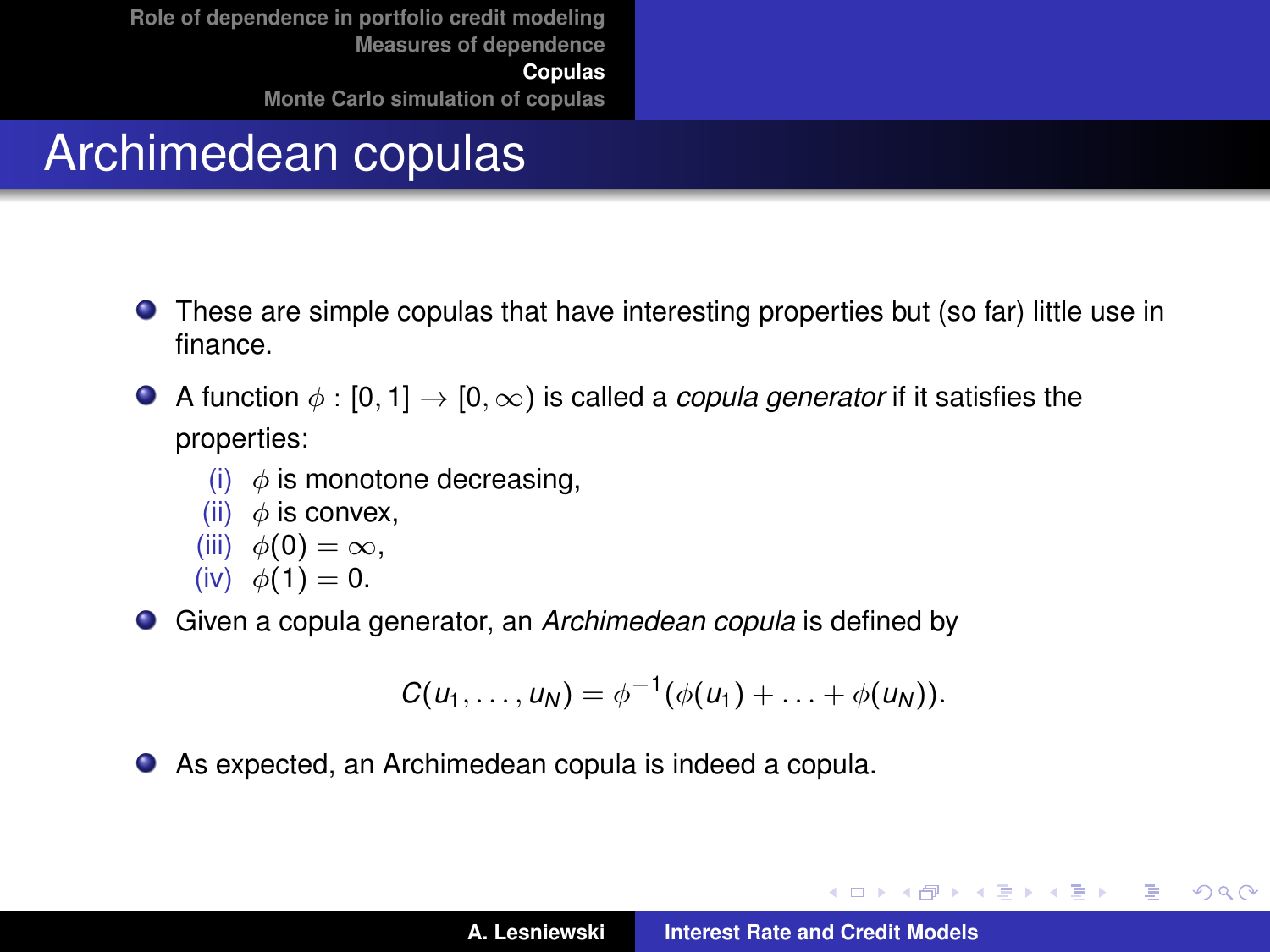#### Archimedean copulas

- Below are some of the more popular Archimedean copulas.  $\bullet$
- *Independence copula*:  $\bullet$

$$
\phi(u)=-\log u.
$$

 $\bullet$  *Clayton copula*: for  $\theta > 0$ ,

$$
\phi(u) = u^{-\theta} - 1,
$$
  
\n
$$
C_{Clayton}(u_1, ..., u_N) = (u_1^{-\theta} + ... u_N^{-\theta} - N + 1)^{-1/\theta}.
$$

イロメ イ部メ イヨメ イヨメー

 $299$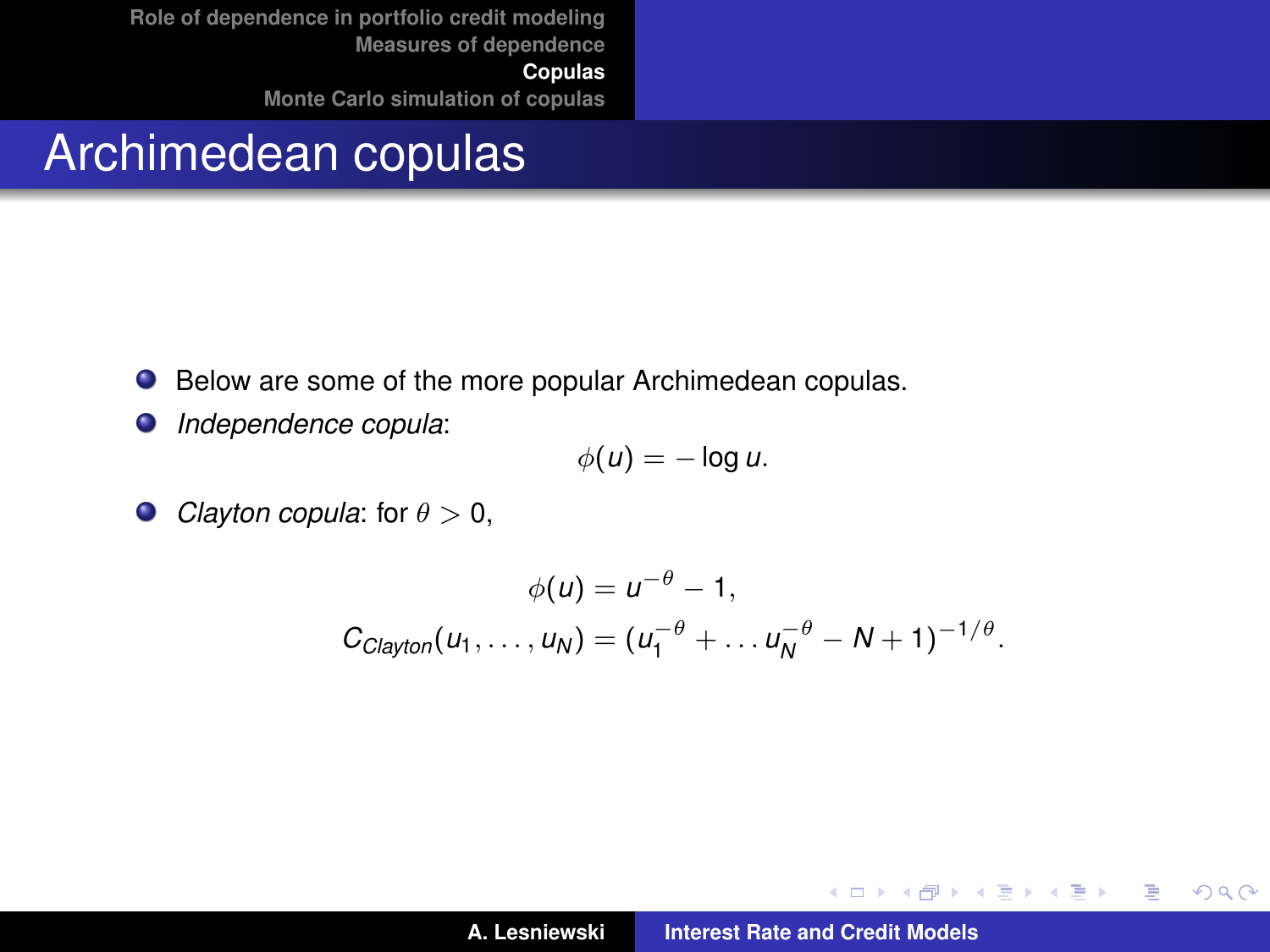#### Archimedean copulas

*Gumbel copula:* for  $\theta > 1$ ,  $\bullet$ 

$$
\phi(u) = (-\log u)^{\theta},
$$
  
\n
$$
C_{Gumbel}(u_1,\ldots,u_N) = \exp\left\{-\left((- \log u_1)^{\theta} + \ldots + (- \log u_N)^{\theta}\right)^{1/\theta}\right\}.
$$

 $\bullet$  *Frank copula: for*  $\theta \in \mathbb{R}$ *,* 

$$
\phi(u) = -\log \frac{e^{-\theta u} - 1}{e^{-\theta} - 1},
$$
  

$$
C_{Frank}(u_1, \ldots, u_N) = -\frac{1}{\theta} \log \Big( 1 + \frac{(e^{-\theta u_1} - 1) \ldots (e^{-\theta_N u} - 1)}{(e^{-\theta} - 1)^{N-1}} \Big).
$$

イロメ イ部メ イヨメ イヨメー

重

 $298$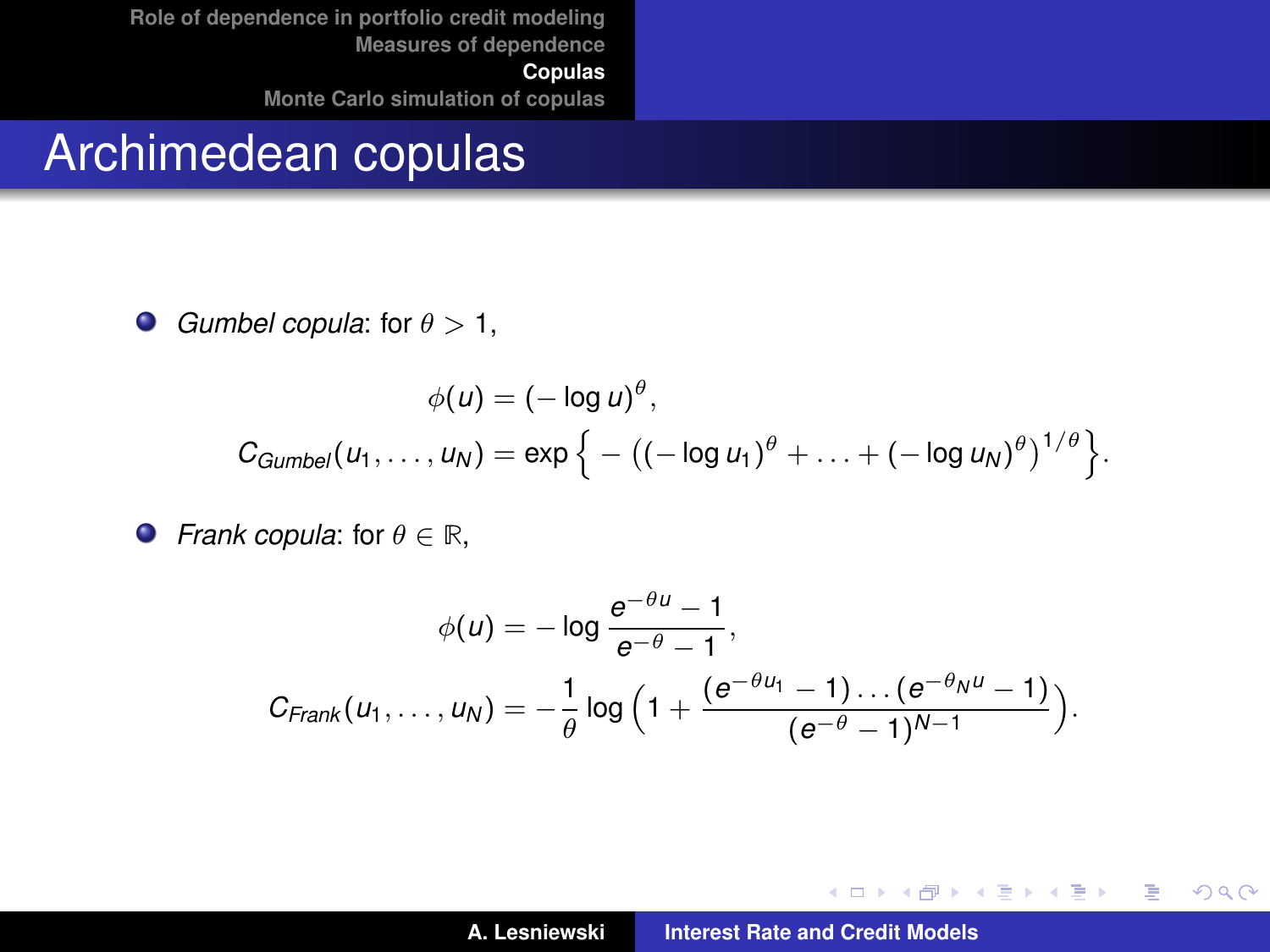#### Copulas and dependence measures

Let (*X*, *Y*) be a vector of continuous random variables with copula *C*. Then: (i) Kendall's tau is given by

$$
\tau_K(X,Y) = 4 \iint_{[0,1]^2} C(u,v) dC(u,v) - 1.
$$

(ii) Spearman's rho is given by

$$
\rho_S(X, Y) = 12 \iint_{[0,1]^2} uv dC(u, v) - 3
$$
  
= 12 
$$
\iint_{[0,1]^2} C(u, v) du dv - 3.
$$

Note that these results do not depend on the marginals of *X* and *Y*.

イロメ イ部メ イ君メ イ君メー

 $2Q$ 重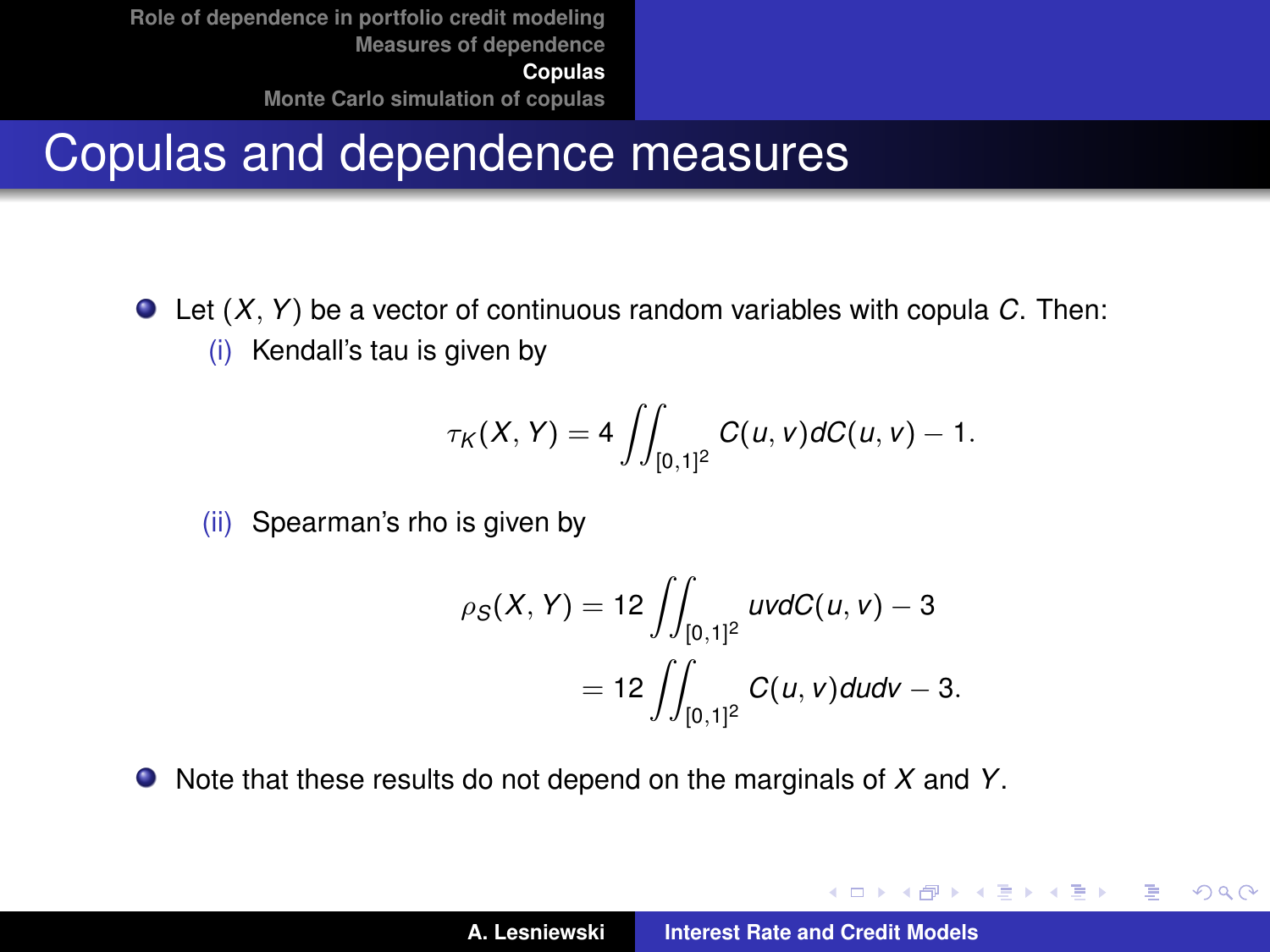**[Role of dependence in portfolio credit modeling](#page-2-0) [Measures of dependence](#page-6-0) [Copulas](#page-10-0)**

**[Monte Carlo simulation of copulas](#page-34-0)**

#### Copulas and dependence measures

**•** For Clayton's copula,

$$
\tau_K = \frac{\theta}{\theta+2} \, .
$$

**•** For Gumbel's copula,

$$
\tau_K=1-\frac{1}{\theta}\,.
$$

For Gaussian and Student t copulas, the following relation holds:

$$
\rho=2\sin(\pi\rho_S/6)\,.
$$

イロメ イ部メ イ君メ イ君メー

 $299$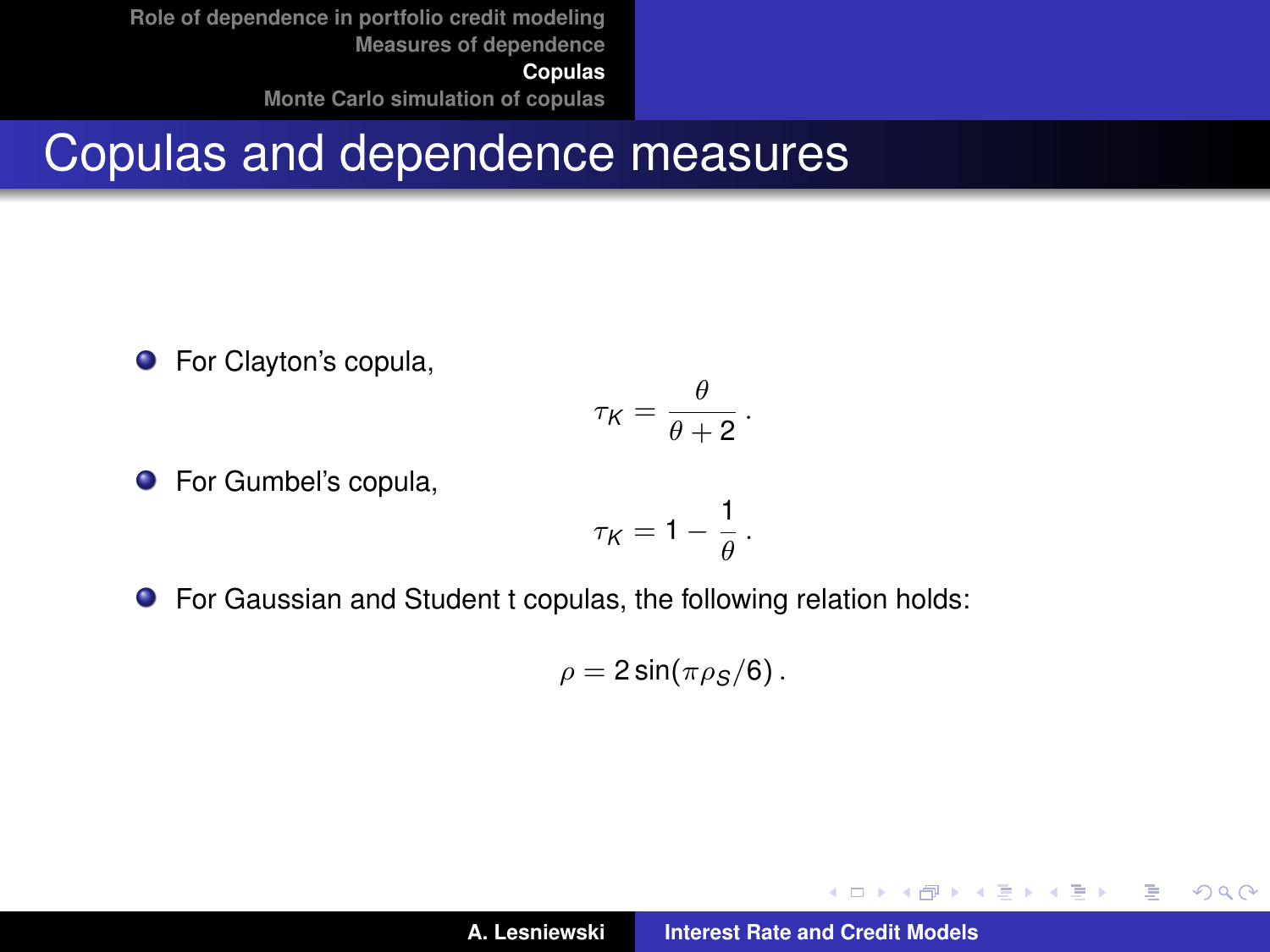# Tail dependence

- The concept of tail dependence relates to the amount of dependence in the upper right quadrant tail or lower left quadrant tail of a bivariate distribution.
- **O** This concept is relevant for the study of dependence between tail ( $\equiv$  extreme) events.
- One can prove that tail dependence between two continuous random variables *X* and *Y* is a copula property.
- As a result, the amount of tail dependence is invariant under strictly increasing transformations of *X* and *Y*.

 $\overline{AB}$   $\rightarrow$   $\overline{AB}$   $\rightarrow$   $\overline{AB}$   $\rightarrow$ 

 $QQ$ 

Þ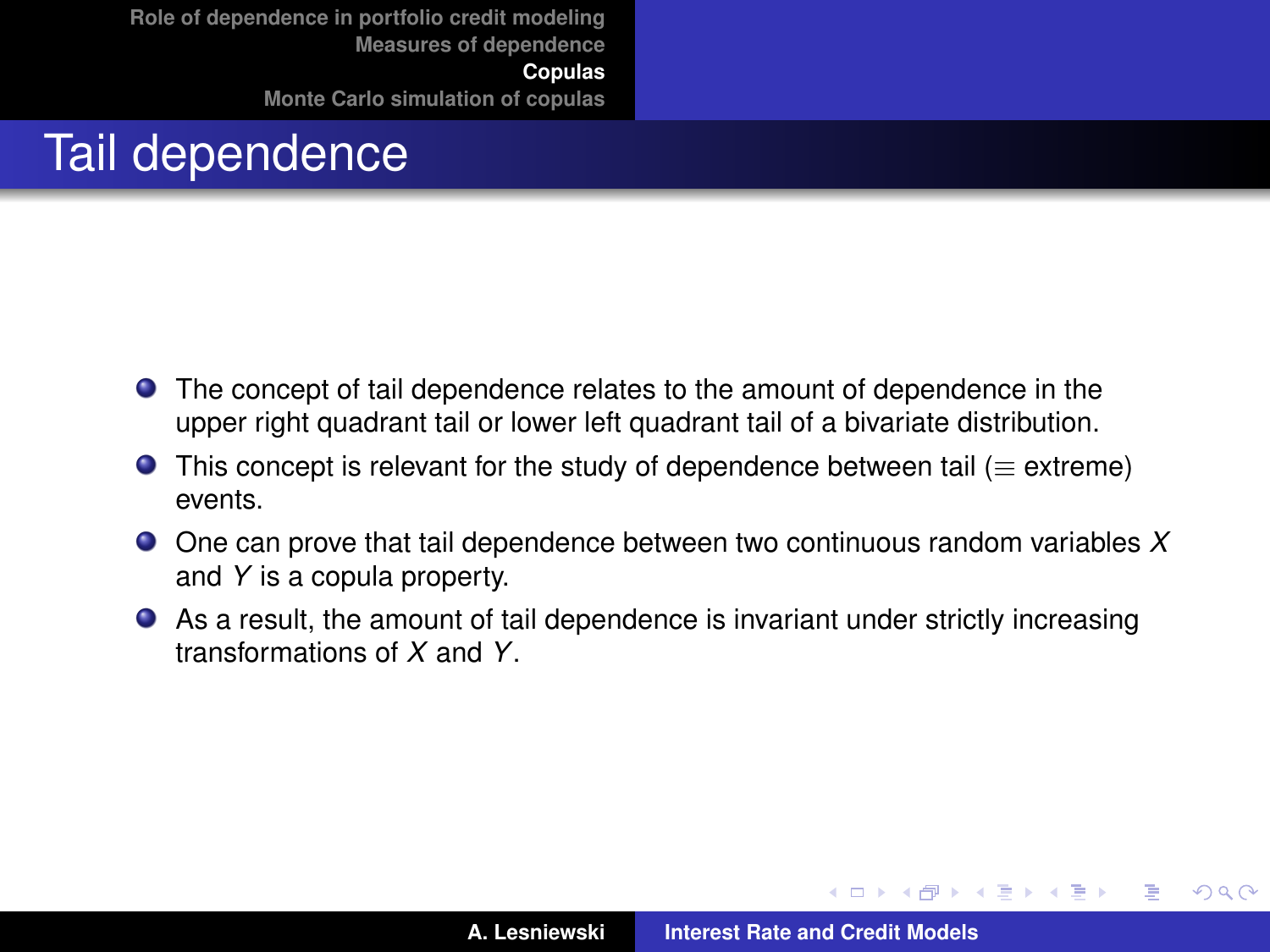### Tail dependence

Consider a bivariate copula is such that the limit  $\bullet$ 

$$
\lim_{u\to 1}(1-2u+C(u,u))/(1-u)\triangleq \lambda_U
$$

exists.

- **Then** *C* has *upper tail dependence* if  $0 < \lambda_{U} < 1$ , and no upper tail dependence if  $\lambda_U = 0$
- **O** Similarly, if

$$
\lim_{u\to 0} C(u,u)/u \triangleq \lambda_L.
$$

exists, then *C* has *lower tail dependence* if  $0 < \lambda_1 < 1$ , and no lower tail dependence if  $\lambda_1 = 0$ .

イロメ イ部メ イ君メ イ君メー

 $299$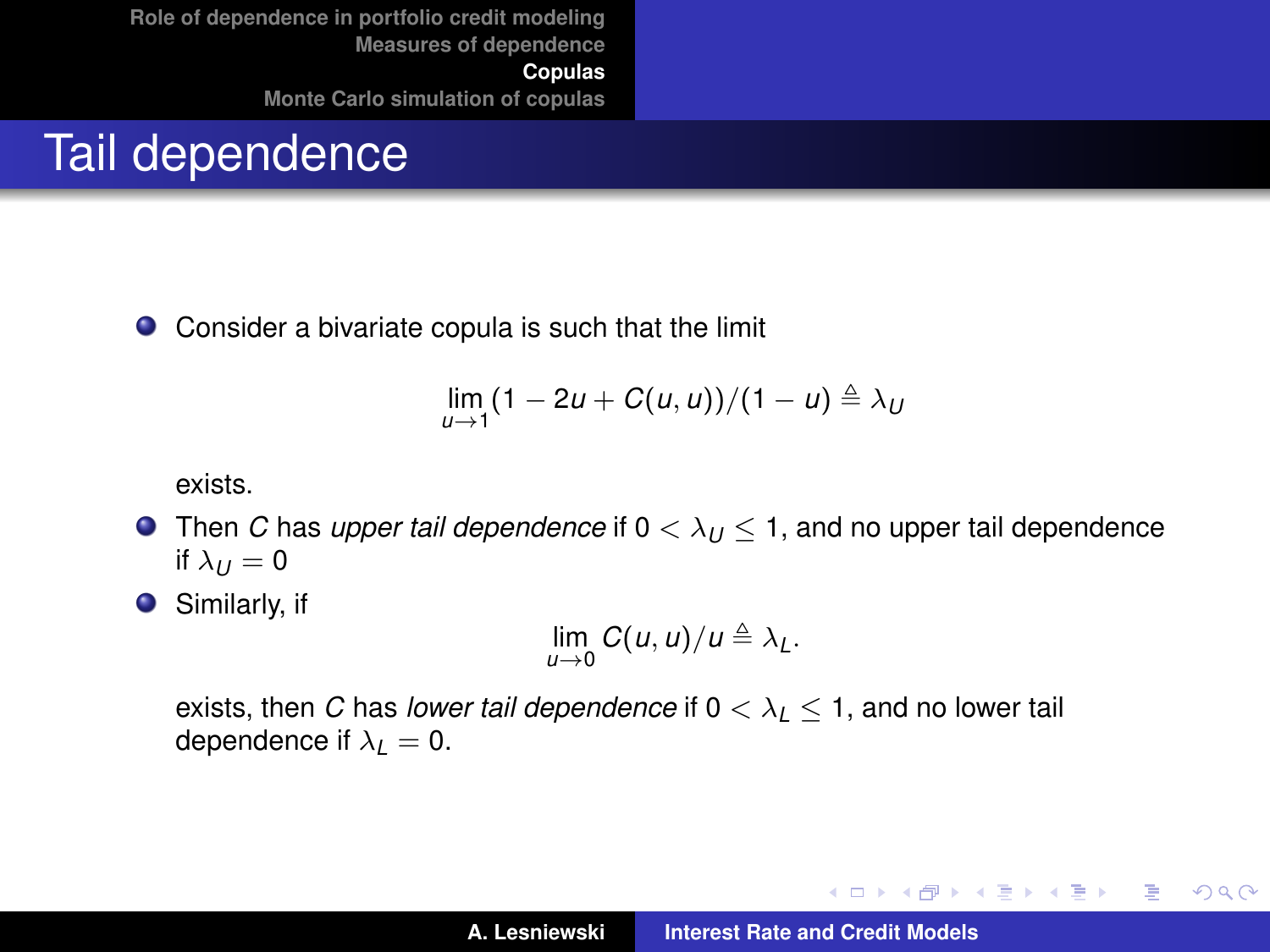#### Tail dependence

The definition is justified by the following calculation:

$$
\lambda_U = \lim_{u \to 1} P(U_1 > u | U_2 > u)
$$
  
= 
$$
\lim_{u \to 1} P(U_2 > u | U_1 > u).
$$

However,

$$
\lim_{u\to 1} P(U_1>u|U_2>u)=\lim_{x\to\infty} P(X>x|Y>x).
$$

- **This shows that**  $\lambda_U$  **measures the co-dependence of X and Y at the right tail:**  $\lambda_U > 0$  if and only if the conditional probabilities  $P(X > x | Y > x)$  and  $P(Y > x | X > x)$  are positive for large values of *x*.
- A similar argument can be made for  $\lambda_L$ .

イロメ イ部メ イヨメ イヨメー

 $299$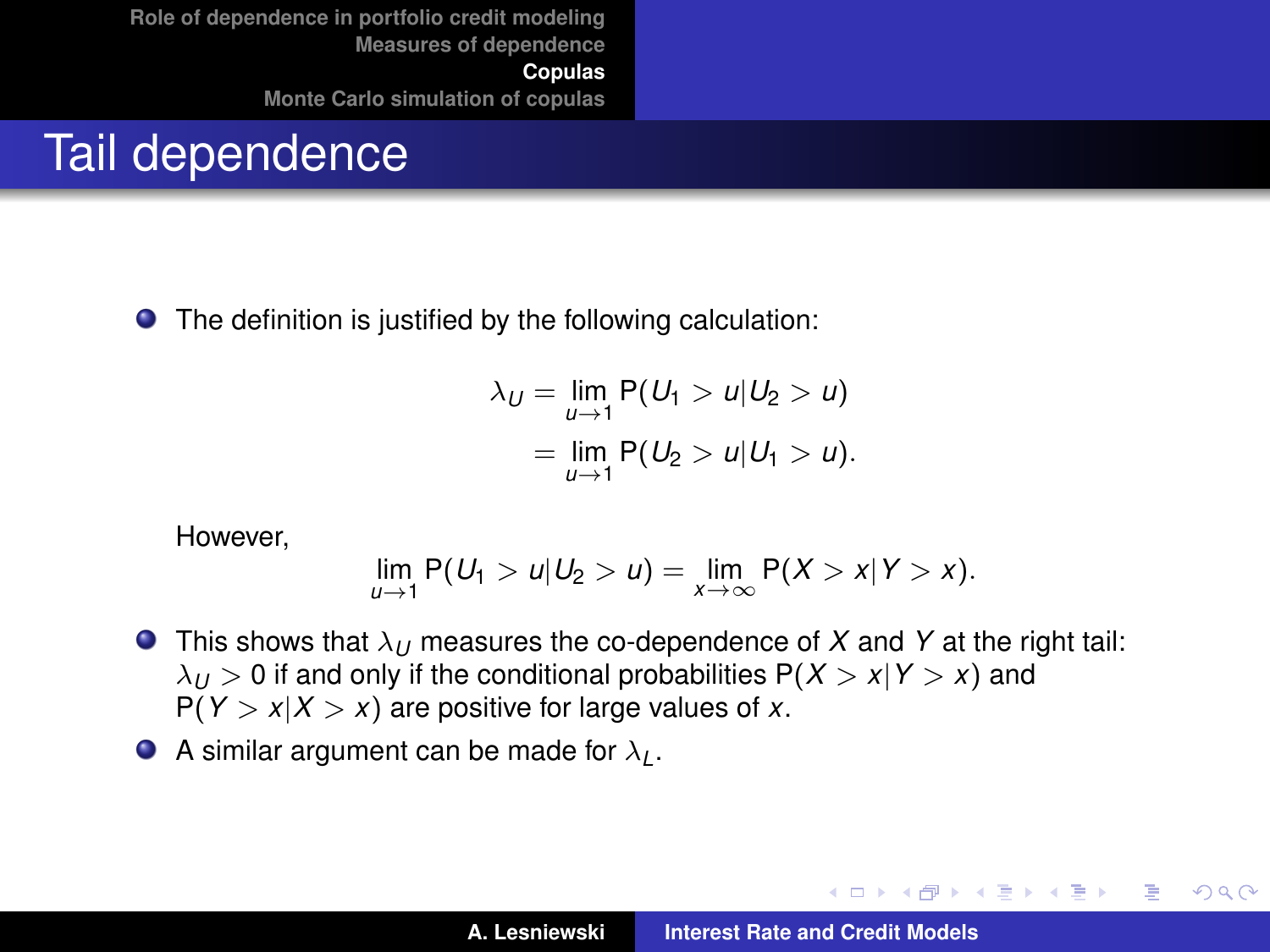#### Tail dependence

**•** For the bivariate Gaussian copula,  $|\rho_{12}| < 1$ ,

$$
\lambda_U = 0,
$$
  

$$
\lambda_L = 0.
$$

**•** For the bivariate Student t copula,  $|\rho_{12}| < 1$ ,

$$
\lambda_U = 2t_{\nu+1}(-\sqrt{\nu+1}\sqrt{(1-\rho_{12})/(1+\rho_{12})}),
$$
  
\n
$$
\lambda_L = \lambda_U.
$$

**•** For the bivariate Clayton copula,  $\theta > 0$ ,

$$
\lambda_U = 0,
$$
  

$$
\lambda_L = 2^{1/\theta}
$$

**•** For the bivariate Gumbel copula,  $\theta > 1$ ,

$$
\lambda_U = 2 - 2^{1/\theta},
$$
  

$$
\lambda_L = 0.
$$

**A. Lesniewski [Interest Rate and Credit Models](#page-0-0)**

イロメ イ部メ イヨメ イヨメー

 $299$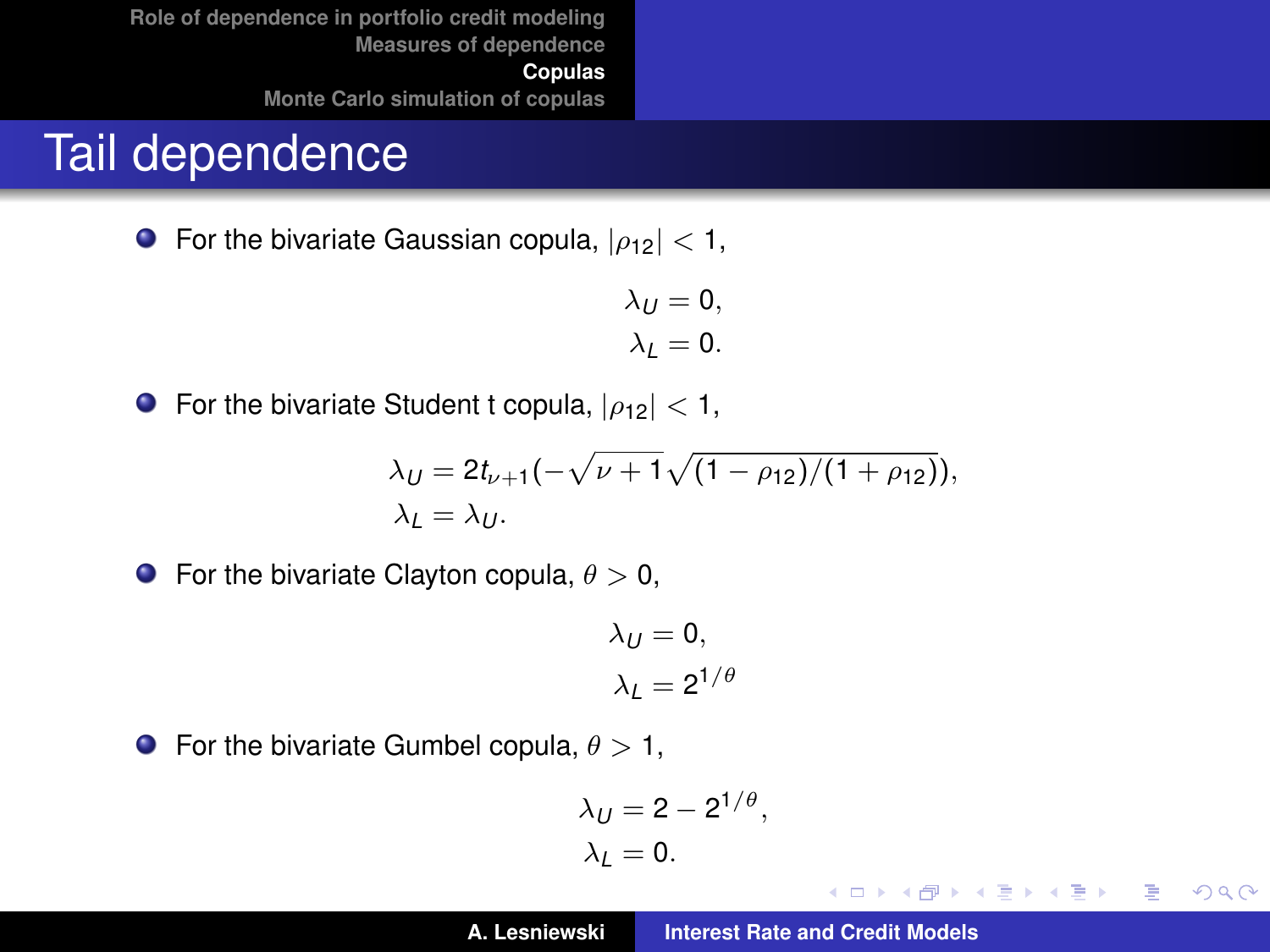# Marshall-Olkin copula

- Consider a two-component system where the components are subject to shocks, which are fatal to one or both components.
- $\bullet$  We assume that these shocks arrive at times  $T_1$ ,  $T_2$ , and  $T_{12}$  as independent Poisson processes, with intensities of  $\lambda_1$ ,  $\lambda_2$ , and  $\lambda_{12}$ , respectively.
- **In** credit applications, the components are credit names, and  $\lambda_1$ ,  $\lambda_2$ , and  $\lambda_{12}$  are default intensities.
- **The shared shock**  $\lambda_{12}$  can be interpreted as global shock, that affects multiple names simultaneously.
- **O** Let  $\tau_1$  = min( $T_1$ ,  $T_{12}$ ) and  $\tau_2$  = min( $T_2$ ,  $T_{12}$ ) denote the lifetimes of the two components.

イロメ イ団メ イヨメ イヨメー

÷.

 $298$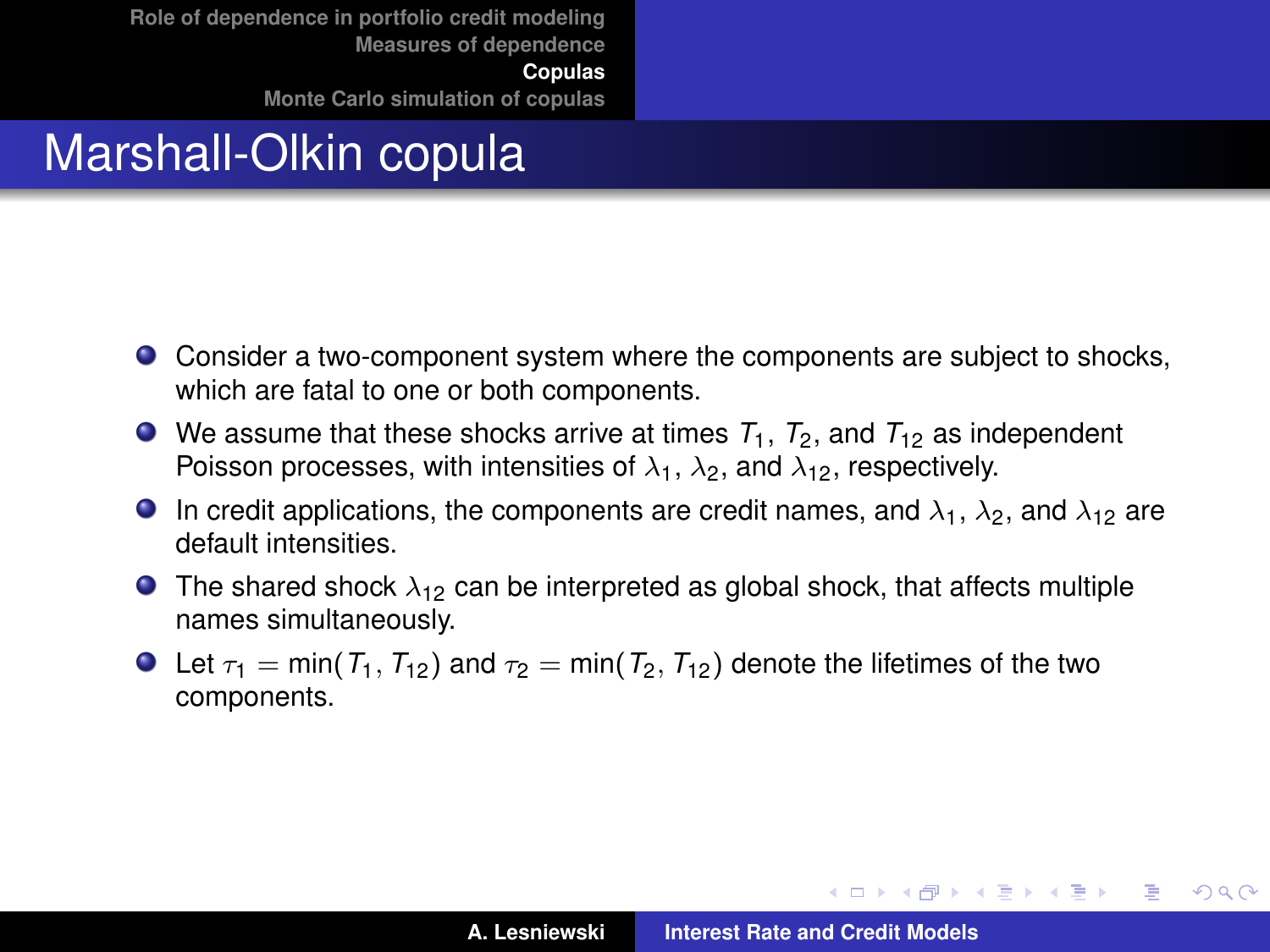#### Marshall-Olkin copula

 $\bullet$  The joint survival probability is given by

$$
P(\tau_1 > t_1, \tau_2 > t_2) = P(T_1 > t_1)P(T_2 > t_2)P(T_{12} > max(t_1, t_2))
$$
  
= exp(- $\lambda_1 t_1 - \lambda_2 t_2 - \lambda_{12} max(t_1, t_2)$ ).

The marginal survival probabilities are

$$
P(\tau_1 > t_1) = \exp(-(\lambda_1 + \lambda_{12})t_1),
$$
  
 
$$
P(\tau_2 > t_1) = \exp(-(\lambda_2 + \lambda_{12})t_2).
$$

● We now find the copula  $C_{MO}$  for this distribution.

K ロ ▶ K 御 ▶ K 唐 ▶ K 唐 ▶ .

 $299$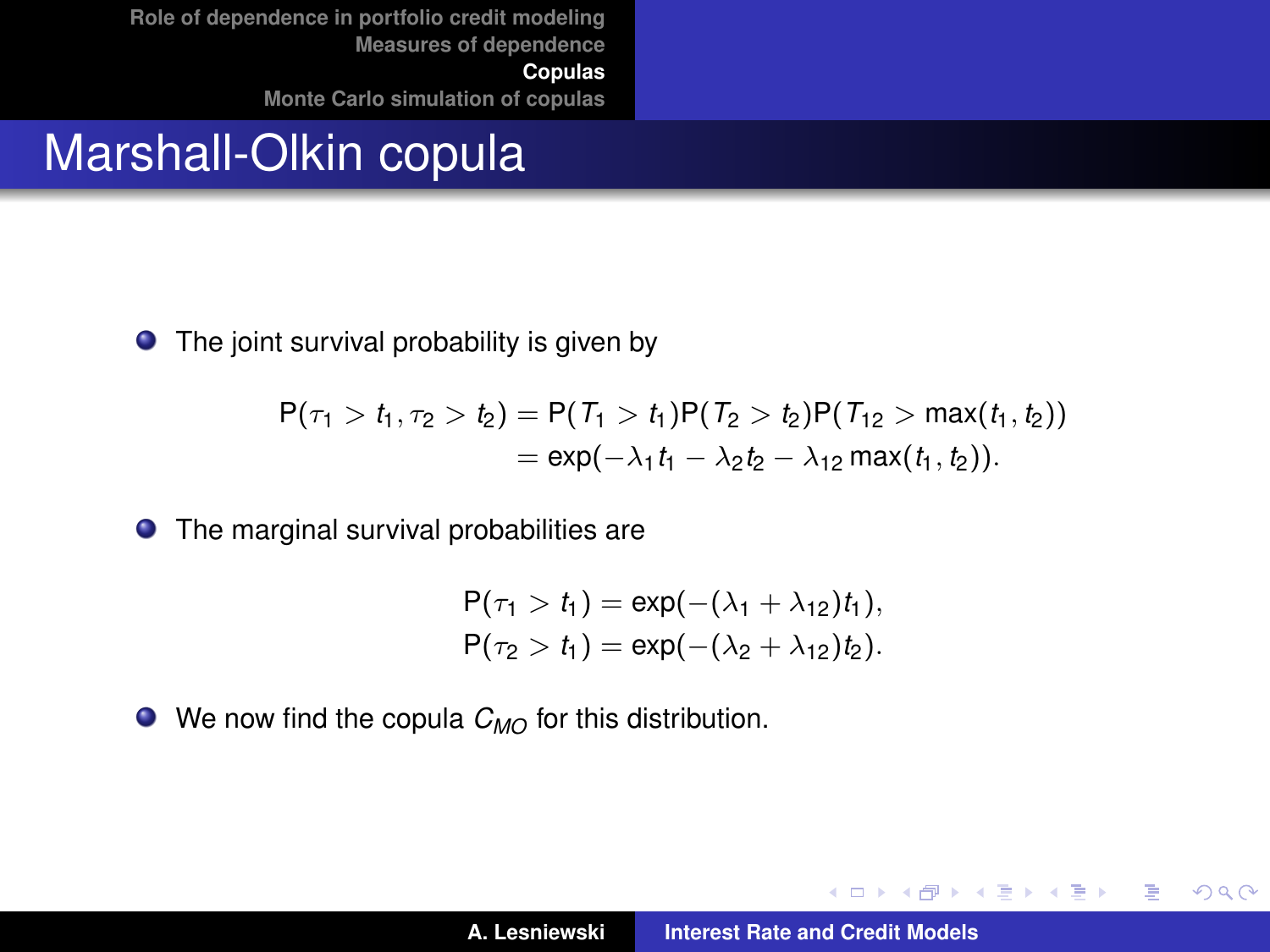#### Marshall-Olkin copula

**O** To this end, we express  $P(\tau_1 > t_1, \tau_2 > t_2)$  in terms of  $P(\tau_1 > t_1)$  and  $P(\tau_2 > t_2)$ .

**•** Since

$$
\max(t_1, t_2) = t_1 + t_2 - \min(t_1, t_2),
$$

we have

 $P(\tau_1 > t_1, \tau_2 > t_2) = P(\tau_1 > t_1)P(\tau_2 > t_2) \min(\exp(\lambda_{12}t_1), \exp(\lambda_{12}t_2)).$ 

**O** Set

$$
u_1 = P(\tau_1 > t_1),
$$
  

$$
u_2 = P(\tau_2 > t_2),
$$

and

$$
\alpha_1 = \lambda_{12}/(\lambda_1 + \lambda_{12}),
$$
  
\n
$$
\alpha_2 = \lambda_{12}/(\lambda_2 + \lambda_{12}).
$$

イロメ イ団メ イヨメ イヨメー

 $299$ 重。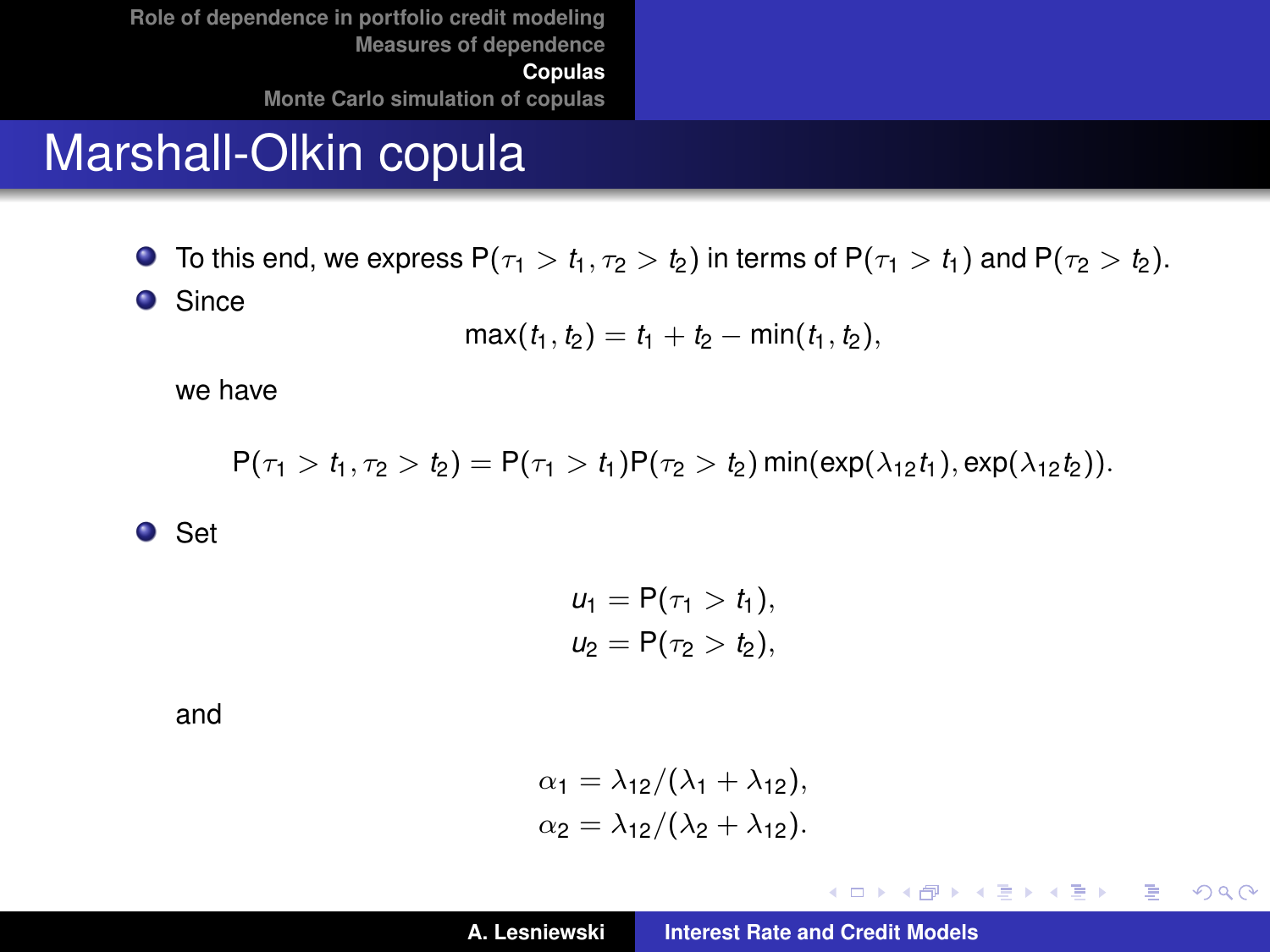# Marshall-Olkin copula

**O** Then

$$
\exp(\lambda_{12}t_1) = u_1^{-\alpha_1},
$$
  

$$
\exp(\lambda_{12}t_2) = u_2^{-\alpha_2}.
$$

**•** This leads to the following copula:

$$
C_{MO}(u_1, u_2) = u_1 u_2 \min(u_1^{-\alpha_1}, u_2^{-\alpha_2})
$$
  
=  $\min(u_1^{1-\alpha_1} u_2, u_1 u_2^{1-\alpha_2}).$ 

- Note that the Marshall-Olkin copula is an example of a *survival copula*, which expresses the *joint survival probability* in terms of *marginal survival probabilities*.
- This is unlike the copulas discussed above, which express the joint event probabilities in terms of marginal event probabilities.

(ロトス個) (運) (運)

 $299$ 

Þ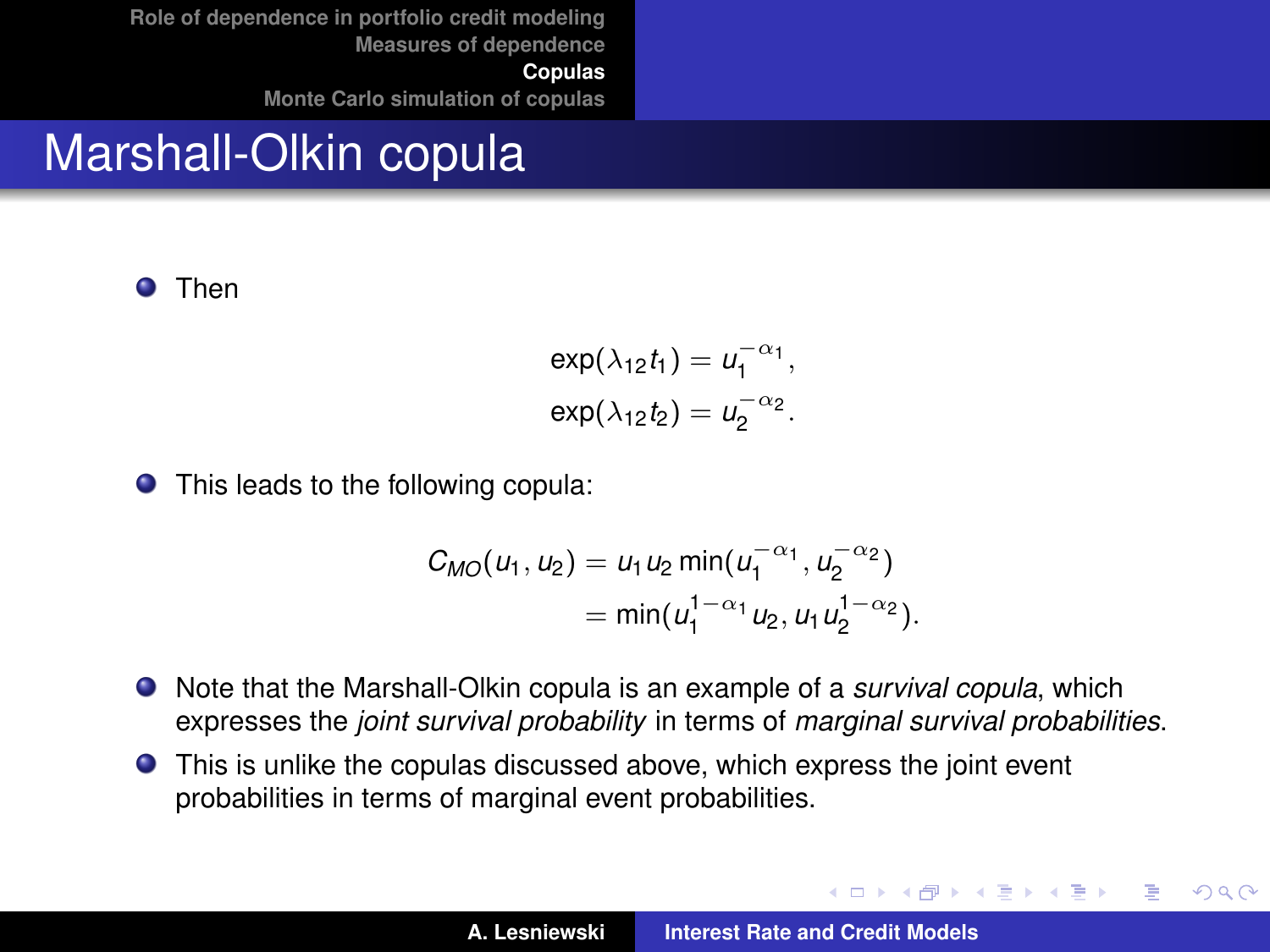# Marshall-Olkin copula

- The Marshall-Olkin copula can be extended to more than two names in a straightforward manner.
- However, its complexity increases with the number of components.
- There are different kinds of shared shocks: some will affect all names, some will affect only subsets (like those in a particular industry).
- In practice, the specification of these shocks and their intensities is impractical, as the combinatorics get complicated, and the Marshall-Olkin copula is not used often in practice.
- Elements of the MO copula approach, specifically the idea of shared shocks, are used in combination with other models.

(ロトス個) (運) (運)

 $299$ 

Þ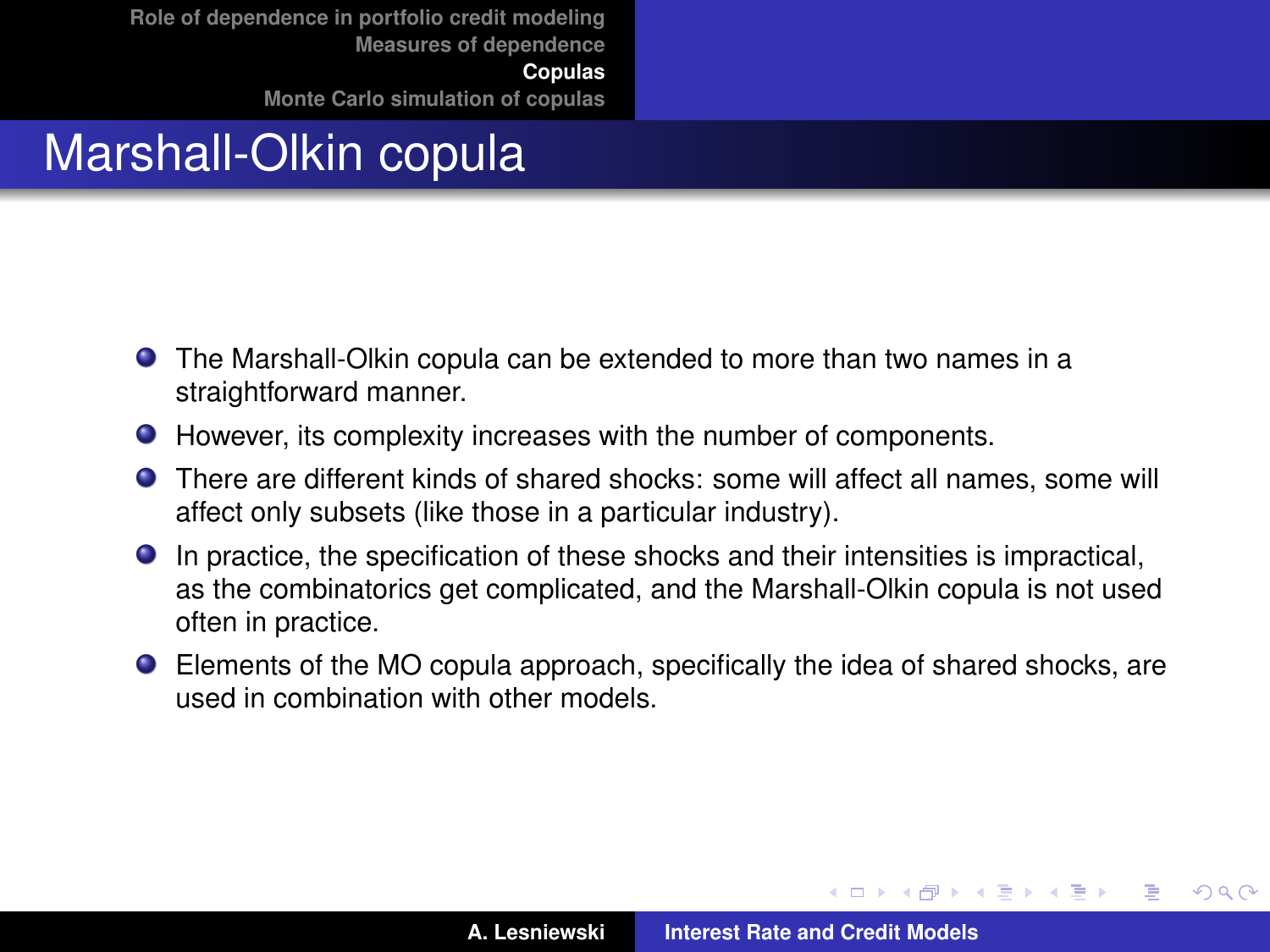# Algorithm for simulating Gaussian copula

- Consider the *N*-dimensional Gaussian distribution *N*(0, ρ) with mean 0 and correlation matrix ρ.
- Find the Cholesky decomposition of  $\rho$ , i.e.  $\rho = LL^{T}$ , where *L* is an  $N \times N$ -dimensional lower triangular matrix.
- Then repeat the following steps a desired number of times:
	- (i) *Step 1*. Simulate *N* independent samples  $Z_1, \ldots, Z_N$  from  $N(0, 1)$ .
	- (ii) *Step 2.* Calculate  $X_1 = LZ_1, \ldots, X_N = LZ_N$ .
	- (iii) *Step 3*. Convert this sample to a correlated *N*-dimensional uniform vector  $U_1 = N(X_1), \ldots, U_N = N(X_N).$
- **O** Then  $(U_1, \ldots, U_N)$  ∼  $C_o$ .

K ロ ⊁ K 伊 ⊁ K 君 ⊁ K 君 ⊁ …

÷.

<span id="page-34-0"></span> $298$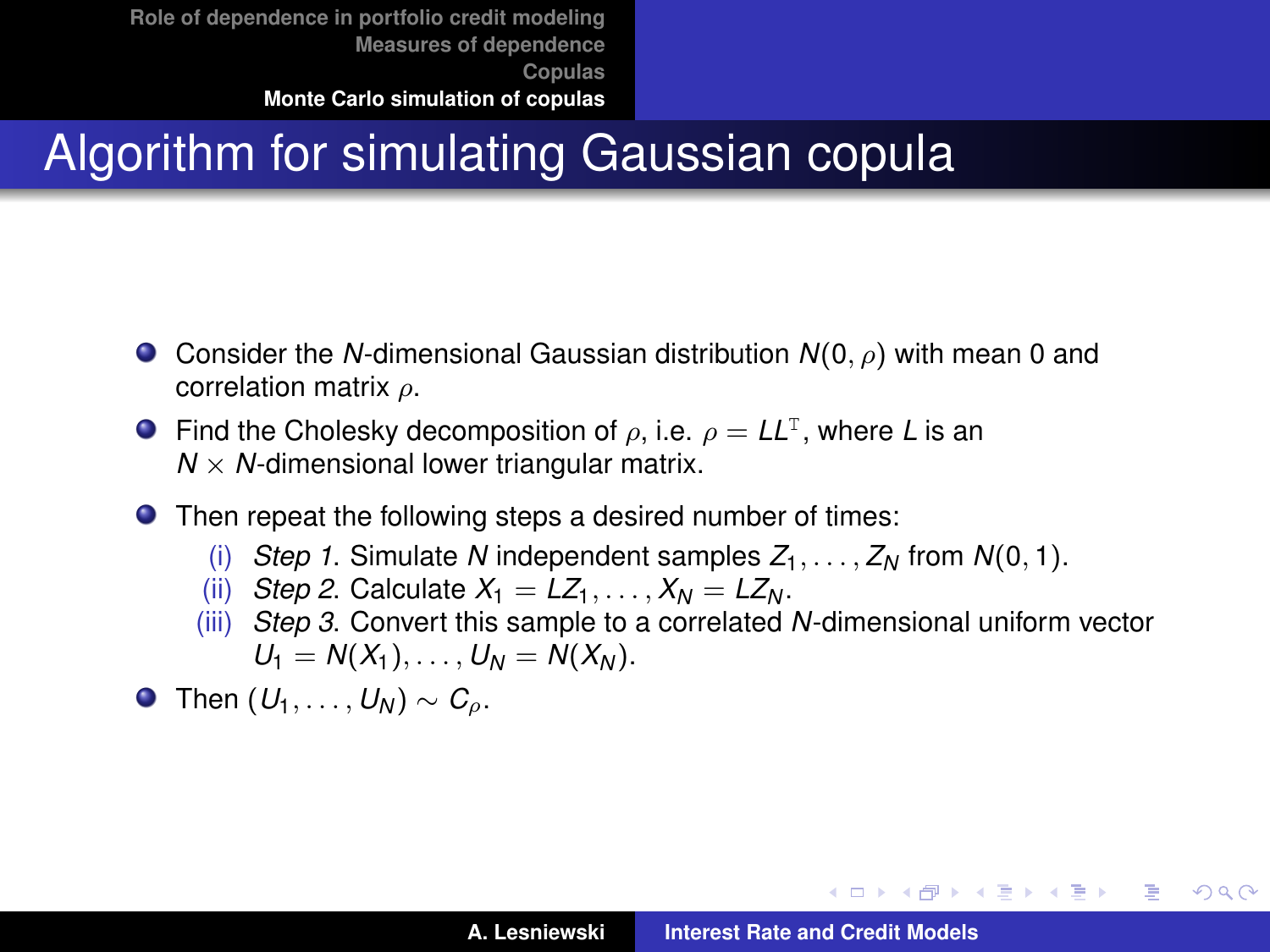# Algorithm for simulating Student t copula

- The algorithm is similar to the one above (Gaussian copula).  $\bullet$
- Sampling from a  $\chi^2$ -distribution can be done by standard acceptance-rejection techniques or by numerically inverting the cumulative distribution function
- Find the Cholesky decomposition *L* of ρ, and repeat the following steps:
	- (i) *Step 1*. Simulate *N* independent samples  $Z_1, \ldots, Z_N$  from from  $N(0, 1)$ .
	- (ii) *Step 2.* Simulate a random variate *S* from  $\chi^2_\nu$  independent of  $Z_1, \ldots, Z_N$ .
	- (iii) *Step 3.* Calculate  $Y = LZ$ .
	- (iv) *Step 4*. Set  $X = \sqrt{\nu/S}Y$ .
	- (v) *Step 5*. Set  $U_i = t(X_i)$ , for  $i = 1, \ldots, N$ .
- **O** Then  $(U_1, \ldots, U_N) \sim C_{V_Q}$ .

イロメ イ団メ イヨメ イヨメー

B

 $298$